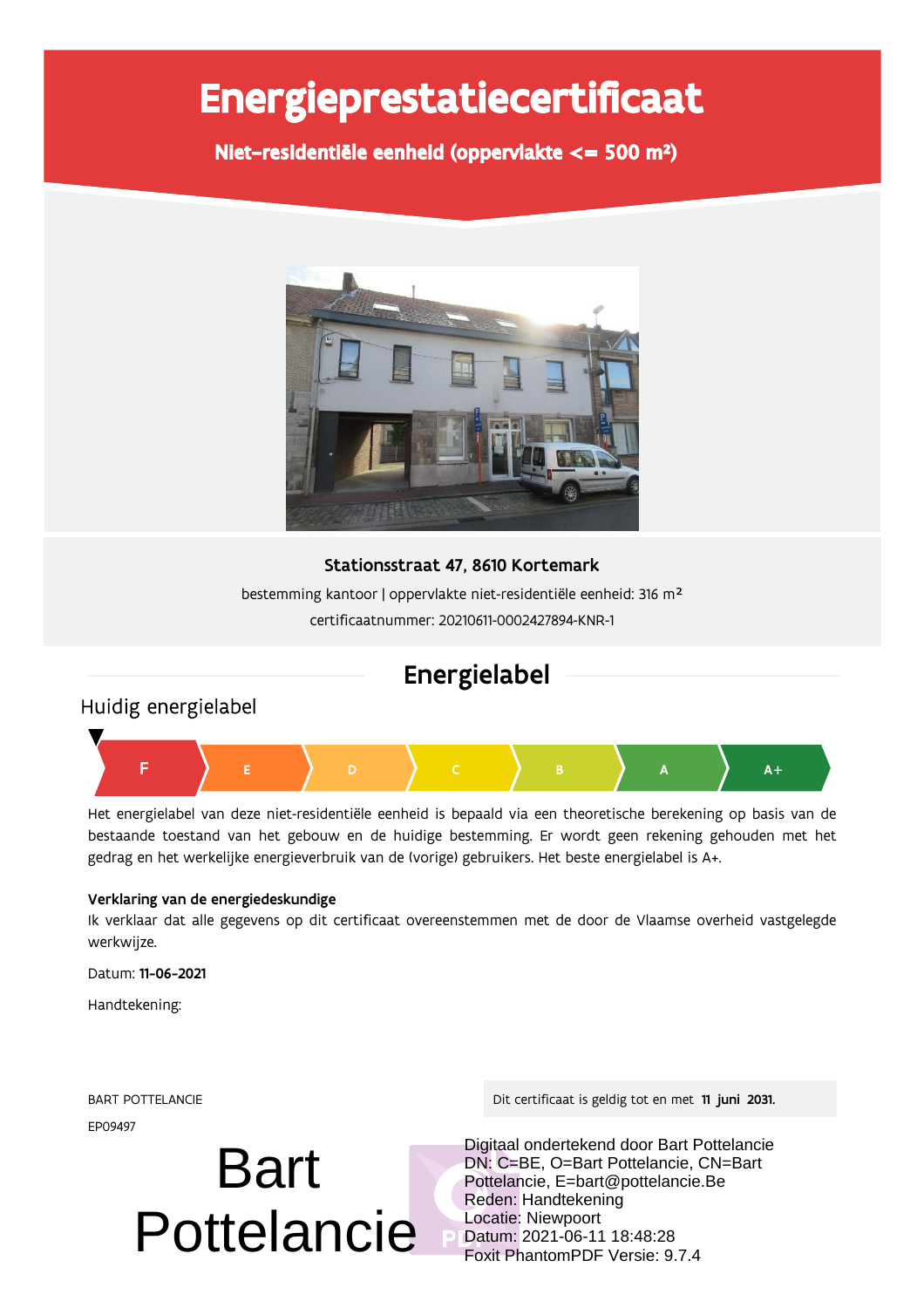# Huidige staat van de niet-residentiële eenheid

Om uw niet-residentiële eenheid energiezuiniger te maken, zijn er twee mogelijke pistes:

### Inzetten op isolatie en verwarming

 $\left( 1 \right)$ 

U isoleert elk deel van uw eenheid tot de voorziet doelstelling én  $\overline{11}$ een energie-efficiënte verwarmingsinstallatie (warmtepomp, condenserende ketel. (micro-)WKK. efficiënt warmtenet  $\bigcap_{ }$ decentrale toestellen met een totaal maximaal vermogen van 15 W/m<sup>2</sup>).

OF

#### $2^{\circ}$ Energielabel van de eenheid

U behaalt een energielabel A voor uw eenheid. U kiest op welke manier u dat doet: isoleren, efficiënt verwarmen, efficiënt ventileren, zonne-energie, hernieuwbare energie ...

#### Daken Uw energielabel:  $U = 4,67 W/(m^2K)^{*}$ F Doelstelling  $0,24 W/(m^2K)$ Muren  $U = 2,33 W/(m^2K)^{2}$ Doelstelling: Doelstelling  $0,24 W/(m^2K)$ Vensters (beglazing en profiel) Δ  $U = 2,34 W/(m^2K)^*$ Doelstelling  $1,5 W/(m^2K)$ **Beglazing** Doelstelling  $1 W/(m^2K)$ Vloeren Doelstelling  $0,24 W/(m^2K)$ Verwarming  $\circledcirc$  Centrale verwarming met warmtepomp  $(x)$  Centrale verwarming met niet-condenserende ketel (gesloten)  $\overline{\mathcal{L}}$  Geen verwarmingsinstallatie aanwezig in een deel van de eenheid

#### Verlichting

- ◯ TL-verlichting, LED-verlichting
- $\overline{\mathcal{L}}$  Compacte TL-verlichting of spaarlamp, gloeilampen

#### $\circledR$  De niet-residentiële eenheid voldoet niet aan de energiedoelstelling 2050

Sanitair warm water

Geen installatie aanwezig.

Geen systeem aanwezig



Luchtdichtheid

Niet bekend

Ventilatie



Zonne-energie Geen zonneboiler of zonnepanelen aanwezig

De U-waarde beschrijft de isolatiewaarde van daken, muren, vloeren, vensters ... Hoe lager de U-waarde, hoe beter het constructiedeel isoleert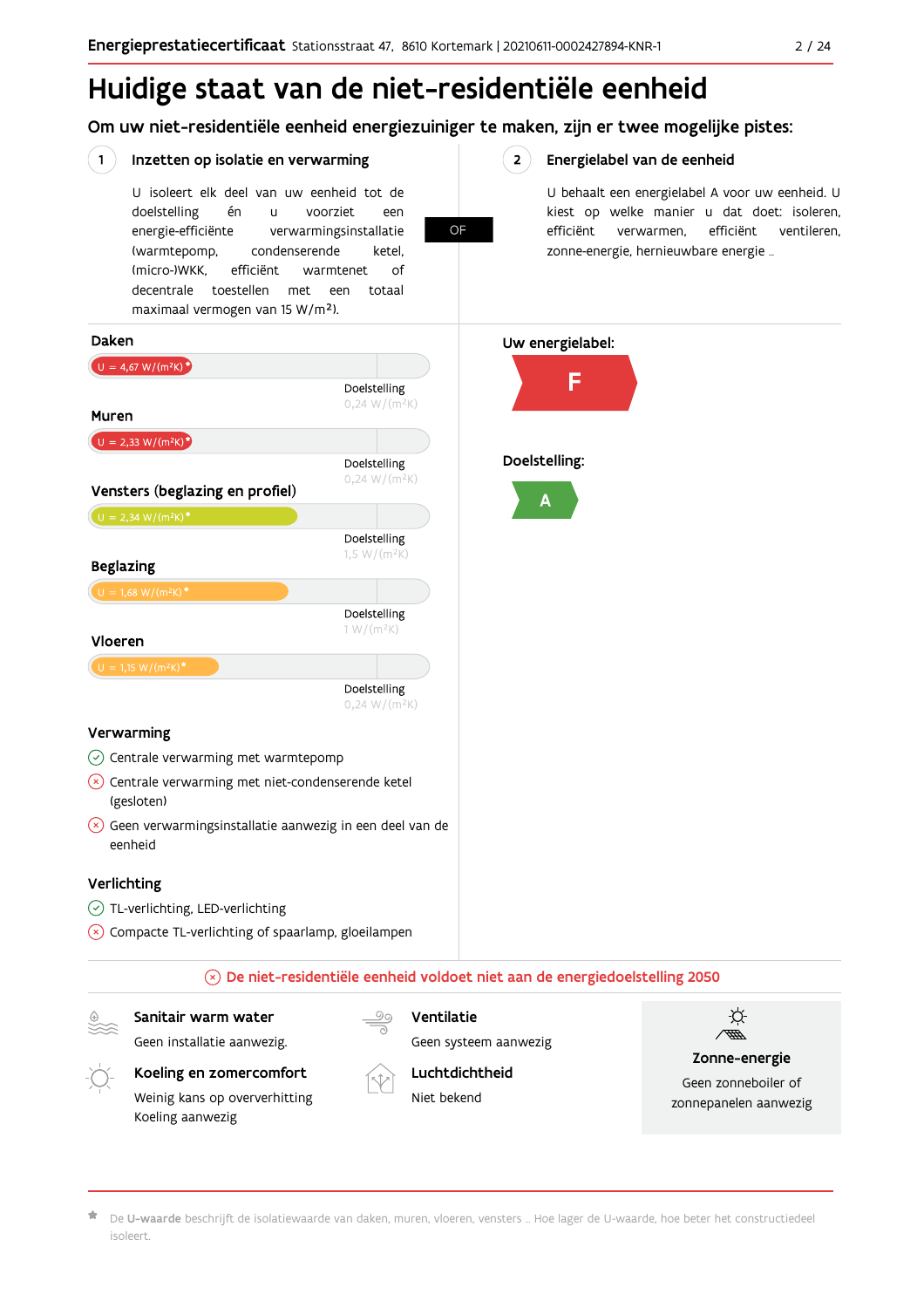# Overzicht aanbevelingen

In deze tabel vindt u aanbevelingen om uw niet-residentiële eenheid energiezuiniger te maken. De aanbevelingen zijn gebaseerd op piste 1. Kunt u ze niet allemaal uitvoeren, dan helpen ze u ook om via piste 2 de doelstelling te halen. Vraag advies aan een specialist voordat u met de renovatiewerken start.

De volgorde in deze tabel is automatisch bepaald en is niet noodzakelijk de juiste volgorde om aan de slag te gaan. Het is louter een eerste indicatie op basis van de energieprestatie.

|                | <b>HUIDIGE SITUATIE</b>                                                                                                                                                                                              | <b>AANBEVELING</b>                                                                                                                                                                                                                                               |
|----------------|----------------------------------------------------------------------------------------------------------------------------------------------------------------------------------------------------------------------|------------------------------------------------------------------------------------------------------------------------------------------------------------------------------------------------------------------------------------------------------------------|
|                | Daken<br>258 m <sup>2</sup> van het dak is vermoedelijk niet geïsoleerd.                                                                                                                                             | Plaats isolatie.                                                                                                                                                                                                                                                 |
|                | <b>Vensters</b><br>0,8 m <sup>2</sup> van de vensters heeft enkele beglazing. De<br>raamprofielen zijn niet thermisch onderbroken. 0 m <sup>2</sup><br>van de vensters bestaat uit glasbouwstenen.                   | Vervang de vensters en de glasbouwstenen.                                                                                                                                                                                                                        |
|                | Muren<br>219 m <sup>2</sup> van de muren is vermoedelijk niet geïsoleerd.                                                                                                                                            | Plaats isolatie.                                                                                                                                                                                                                                                 |
| $\overline{1}$ | Vloeren<br>72 m <sup>2</sup> van de vloer is niet geïsoleerd.                                                                                                                                                        | Plaats isolatie.                                                                                                                                                                                                                                                 |
|                | <b>Vensters</b><br>9,9 m <sup>2</sup> van de vensters heeft dubbele beglazing. De<br>raamprofielen zijn thermisch weinig performant.                                                                                 | Vervang de vensters.                                                                                                                                                                                                                                             |
| 田              | Vloeren<br>146 m <sup>2</sup> van de vloer is vermoedelijk niet geïsoleerd.                                                                                                                                          | Plaats isolatie.                                                                                                                                                                                                                                                 |
|                | Verwarming<br>Een deel van de eenheid wordt inefficiënt verwarmd.<br>In een ander deel van de eenheid is geen<br>verwarmingsinstallatie aanwezig.                                                                    | Vervang de inefficiënte verwarming. Hou daarbij ook<br>rekening met de ruimtes die momenteel nog niet<br>verwarmd worden.                                                                                                                                        |
|                | Verlichting<br>Een deel van de gebouweenheid wordt inefficiënt<br>verlicht.                                                                                                                                          | Vervang de verlichting in deze ruimtes door een<br>energiezuinig systeem.                                                                                                                                                                                        |
|                | Zonne-energie<br>Er is geen installatie op zonne-energie aanwezig.                                                                                                                                                   | Onderzoek de mogelijkheid om zonnepanelen te<br>plaatsen.                                                                                                                                                                                                        |
|                | <b>Vensters</b><br>43 m <sup>2</sup> van de vensters heeft energiezuinige dubbele<br>beglazing of hoogrendementsbeglazing (geplaatst na<br>2000). De vensters voldoen echter nog niet aan de<br>energiedoelstelling. | Als u de vensters of beglazing vervangt, zorg dan dat<br>deze voldoen aan de energiedoelstelling.<br>• Energetisch helemaal niet in orde • Energetisch niet in orde • Zonne-energie • Energetisch redelijk in orde, maar net niet voldoende voor de doelstelling |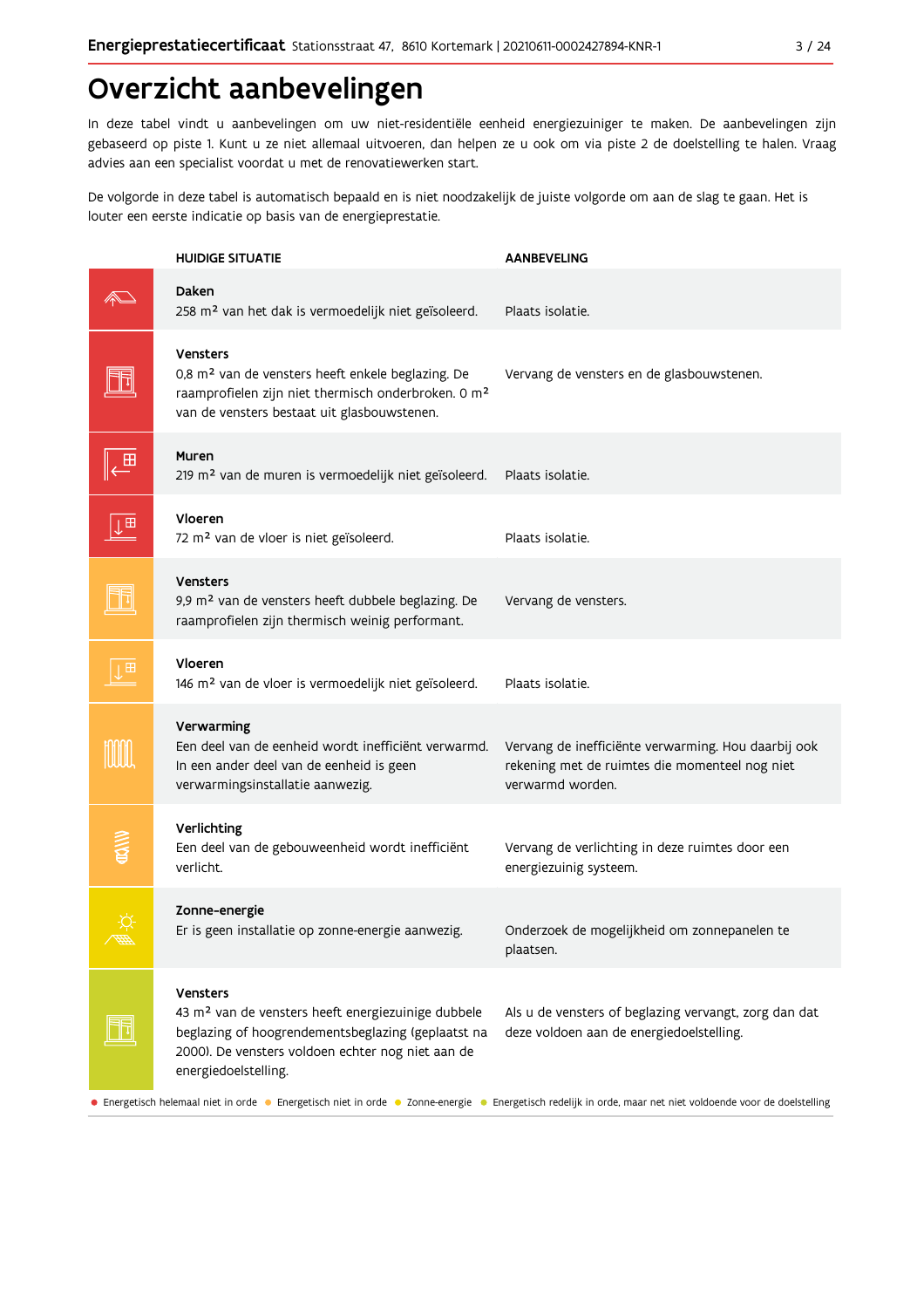#### Energielabel na uitvoering van de aanbevelingen

Als u beslist om uw eenheid stapsgewijs te renoveren in de hierboven gesuggereerde volgorde, geeft de onderstaande energieschaal een overzicht van waar uw eenheid zich na elke stap zal bevinden op de energieschaal. Verandert u de volgorde, dan verandert ook de impact van elke maatregel. Dat kan hier niet weergegeven worden. Bij de plaatsing van een installatie op zonne-energie zal het energielabel nog verder verbeteren.



#### Aandachtspunten

Hou rekening met de volgende aspecten als u uw eenheid energiezuinig en comfortabeler wilt maken.

Luchtdichtheid: De luchtdichtheid van de eenheid is niet gemeten. Een goede luchtdichtheid is nodig om de warmte niet via spleten en kieren te laten ontsnappen. Let er bij de renovatie op dat de werken luchtdicht uitgevoerd worden. U kunt nadien de luchtdichtheid laten meten om eventueel overblijvende lekken op te sporen en uw energielabel mogelijk nog te verbeteren.

 $\stackrel{\circ}{\equiv}$ Ventilatie: De eenheid beschikt mogelijk niet over voldoende ventilatievoorzieningen. Een goede ventilatie is echter noodzakelijk om een gezond binnenklimaat te garanderen. Voorzie bij uw renovatie daarom in een ventilatiesysteem. Om energie te besparen, kunt u het best kiezen voor een systeem met vraagsturing of warmteterugwinning.

Koeling en zomercomfort: Op dit moment heeft de eenheid weinig kans op oververhitting. Nadat de eenheid geïsoleerd is, wordt het echter belangrijk om tijdens de zomer de warmte buiten te houden. Hou daarom bij de renovatie al rekening met de plaatsing van buitenzonwering. Vermijd het gebruik van de aanwezige koelinstallatie, want die verbruikt veel energie.

|         | . . | . .    |  |
|---------|-----|--------|--|
|         | ٠   | e e    |  |
| ×<br>M. | ٠   | ٠<br>v |  |
|         |     |        |  |

Sanitair warm water: Er is geen installatie voor sanitair warm water in de eenheid aanwezig. Indien dit toch gewenst is, overweeg dan de plaatsing van een zonneboiler of warmtepompboiler.

#### Let op!

 $\left(\begin{array}{c} 1 \end{array}\right)$ 

De aanbevelingen, aandachtspunten en eventuele prijsindicaties op het energieprestatiecertificaat worden standaard gegenereerd op de wijze die de Vlaamse overheid heeft vastgelegd. Laat u bijstaan door een specialist om op basis van de aanbevelingen en aandachtspunten een concreet renovatieplan op te stellen. De energiedeskundige is niet aansprakelijk voor de eventuele schade die ontstaat bij het uitvoeren van de standaard gegenereerde aanbevelingen of aandachtspunten.

#### Meer informatie?

- Voor meer informatie over het energieprestatiecertificaat, gebruiksgedrag, woningkwaliteit ... kunt u terecht op www.energiesparen.be.
- Meer informatie over beter renoveren vindt u op www.energiesparen.be/ikbenoveer.

#### Gegevens energiedeskundige:

**BART POTTELANCIE** Vlaanderenstraat 18 0101, 8620 Nieuwpoort EP09497

#### **Premies**

Informatie over energiewinsten, subsidies of andere financiële voordelen vindt u op www.energiesparen.be.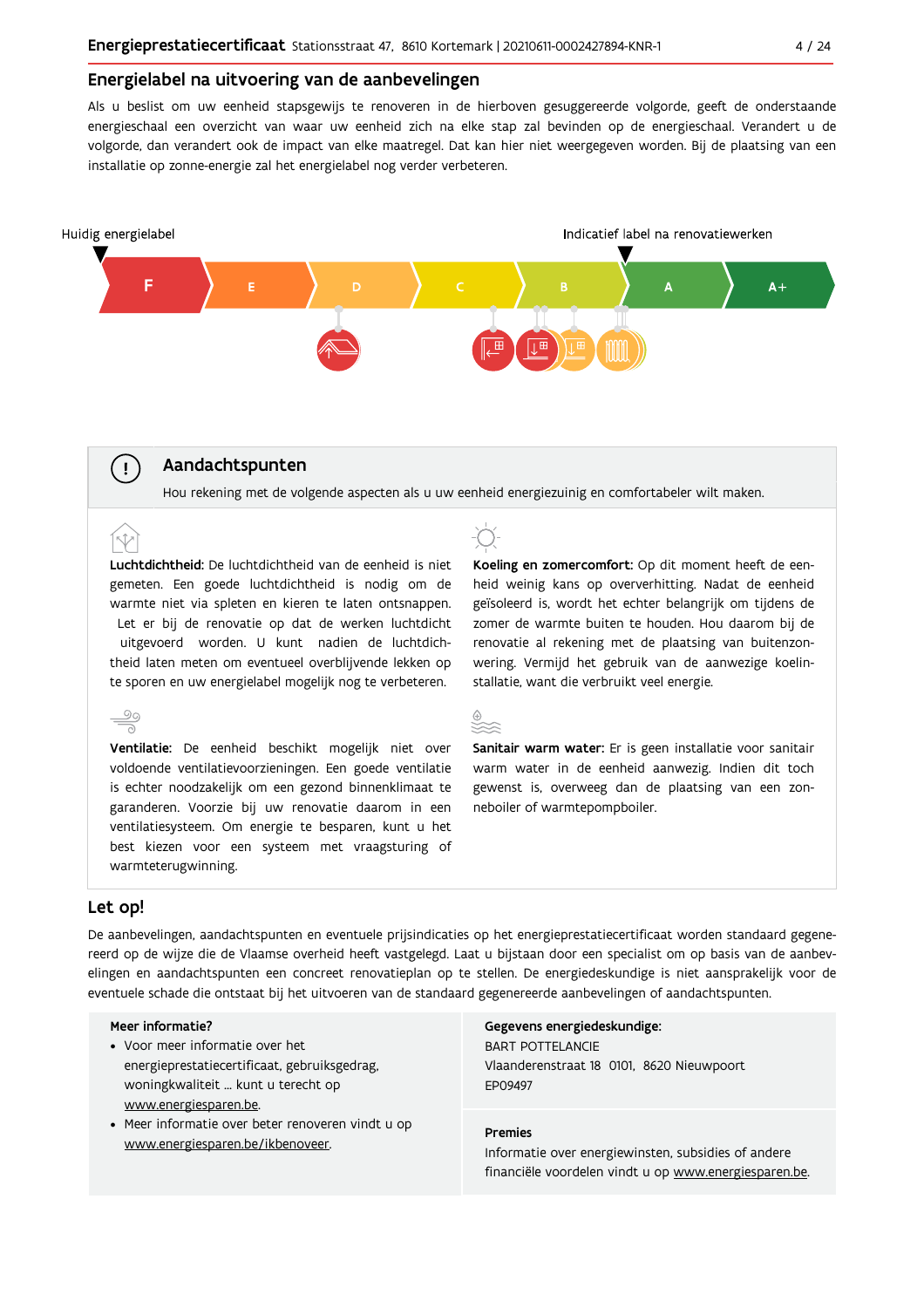# Energieprestatiecertificaat (EPC) in detail

Elk gebouw bestaat uit verschillende onderdelen die met elkaar verbonden zijn. Als u renoveert, kunt u het best al rekening houden met de werken die u later nog gaat uitvoeren.

Dit deel van het energieprestatiecertificaat gaat dieper in op de aanbevelingen van uw eenheid. Samen met uw architect of andere vakman kunt u op basis hiervan een renovatieplan opstellen.

### Inhoudstafel

| Daken.                          |    |
|---------------------------------|----|
| Vensters en deuren              | 10 |
| Muren.                          | 14 |
| Vloeren                         | 17 |
| Ruimteverwarming                | 19 |
| Verlichting                     | 22 |
| Installaties voor zonne-energie | 23 |
| Overige installaties            | 24 |
|                                 |    |

### 10 goede redenen om nu al te BENOveren

BENOveren is BEter reNOveren dan gebruikelijk is, met hogere ambities op het vlak van energieprestaties, goed gepland en met deskundig advies, zodat ook latere renovatiestappen haalbaar blijven (zie ook www.energiesparen.be/ikbenoveer). Een geBENOveerde eenheid biedt veel voordelen:

- 1. Een lagere energiefactuur 2. Meer comfort 3. Een gezonder binnenklimaat 4. Esthetische meerwaarde 5. Financiële meerwaarde  $\frac{1}{2}$ 6. Nodig voor ons klimaat 7. Uw eenheid is klaar voor uw oude dag 8. Minder onderhoud 9. Vandaag al haalbaar
	- 10. De overheid betaalt mee

#### Renoveren of slopen: let op voor asbest!

Asbest is een schadelijke stof die nog regelmatig aanwezig is in gebouwen. In veel gevallen kunnen asbesttoepassingen op een eenvoudige en vooral veilige manier verwijderd worden. Deze werken en eventuele bijhorende kosten zijn niet inbegrepen in het EPC. Voor meer informatie over (het herkennen van) asbest en asbestverwijdering kunt u terecht op www.ovam.be.

### Hoe wordt het EPC opgemaakt?

De eigenschappen van uw eenheid zijn door de energiedeskundige ingevoerd in software die door de Vlaamse overheid is opgelegd. De energiedeskundige mag zich alleen baseren op zijn vaststellingen tijdens het plaatsbezoek en op bewijsstukken die voldoen aan de voorwaarden die de Vlaamse overheid heeft opgelegd. Op basis van de invoergegevens berekent de software het energielabel en genereert automatisch aanbevelingen en eventueel ook prijsindicaties. Bij onbekende invoergegevens gaat de software uit van veronderstellingen, onder meer op basis van het (ver)bouw- of fabricagejaar. Om zeker te zijn van de werkelijke samenstelling van uw muur, dak of vloer kunt u ervoor kiezen om verder (destructief) onderzoek uit te voeren (losschroeven stopcontact, gaatje boren in een voeg, binnenafwerking tijdelijk verwijderen ...).

Voor meer informatie over de werkwijze, de bewijsstukken en de voorwaarden kunt u terecht op www.energiesparen.be.

#### Slopen?

Voor oudere eenheden in slechte staat, is het soms interessant om het gebouw te slopen en opnieuw te beginnen. Als u sloop overweegt, kunt u voor meer informatie terecht op www.energiesparen.be.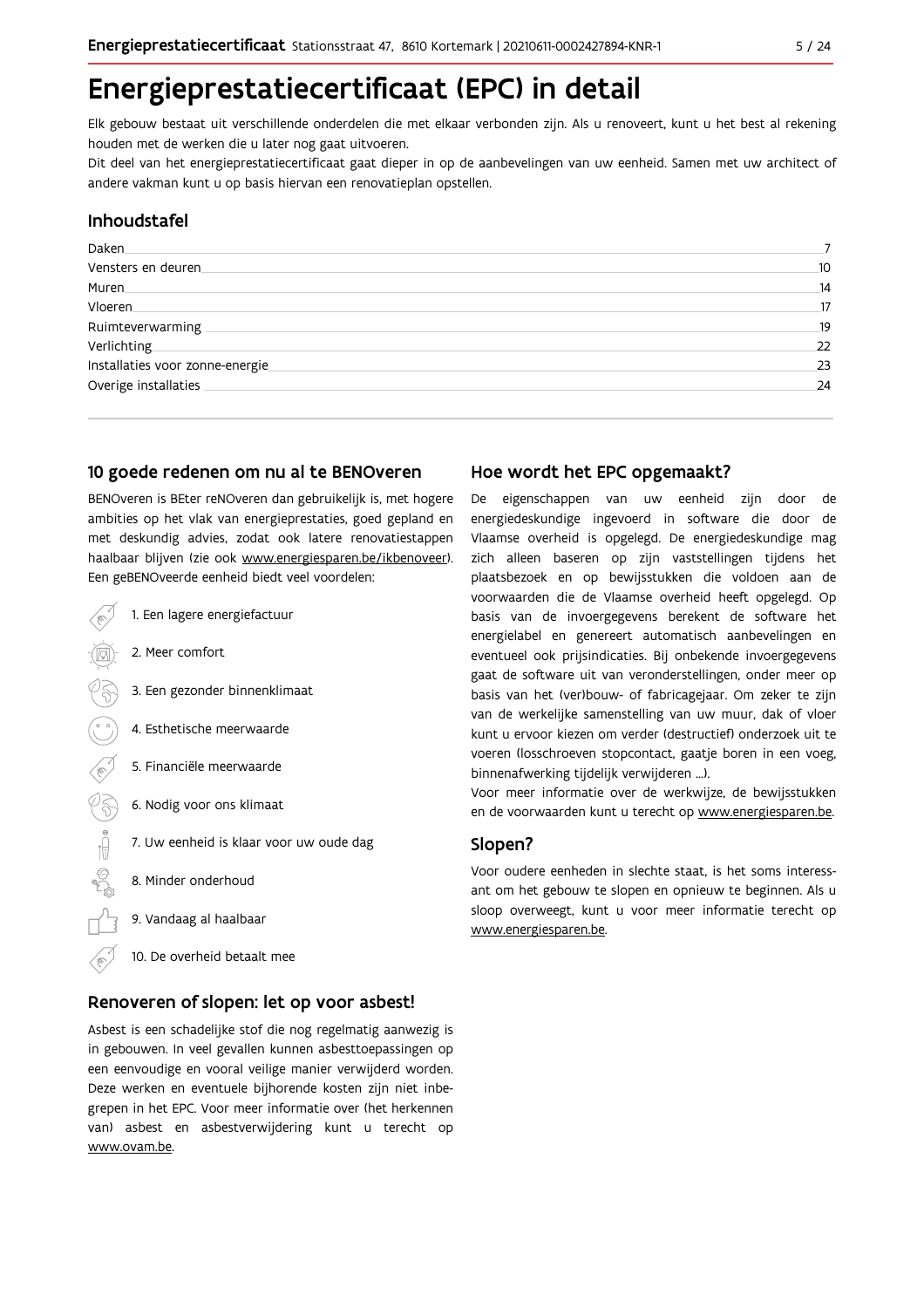### Algemene gegevens

| Gebouw id / Gebouweenheid id                                | 17454253 / 17455076 |
|-------------------------------------------------------------|---------------------|
| Datum plaatsbezoek                                          | 25/05/2021          |
| Referentiejaar bouw                                         | Onbekend            |
| Beschermd volume (m <sup>3</sup> )                          | 1.217               |
| Ruimten niet opgenomen in het beschermd volume              | kelder              |
| Bruikbare vloeroppervlakte (m <sup>2</sup> )                | 316                 |
| Verliesoppervlakte (m <sup>2</sup> )                        | 749                 |
| Infiltratiedebiet $(m^3/(m^2h))$                            | Onbekend            |
| Thermische massa                                            | Zwaar               |
| Open haard(en) voor hout aanwezig                           | Neen                |
| Residentiële bestemming                                     | Geen                |
| Karakteristiek jaarlijks primair energieverbruik (kWh/jaar) | 254.412             |
| CO <sub>2</sub> -emissie (kg/jaar)                          | 40.121              |
| Gemiddelde U-waarde gebouwschil (W/(m <sup>2</sup> K))      | 2.79                |
| Gemiddeld installatierendement verwarming (%)               | 94                  |
| Gemiddeld installatierendement koeling (%)                  | 291                 |

Met een bepaalde bestemming gaan vaak specifieke noden gepaard. Zo zal bijvoorbeeld een restaurant meer sanitair warm water verbruiken dan een kantoor. Aannames voor de specifieke behoeften voor verwarming, koeling, sanitair warm water, ventilatie en verlichting per bestemming worden ingerekend in de energiescore.

| Berekende energiescore kantoor (kWh/(m <sup>2</sup> jaar))         | 804   |
|--------------------------------------------------------------------|-------|
| Berekende energiescore handel (kWh/(m <sup>2</sup> jaar))          | 1.003 |
| Berekende energiescore horeca (kWh/(m <sup>2</sup> jaar))          | 1.232 |
| Berekende energiescore logeerfunctie (kWh/(m <sup>2</sup> jaar))   | 980   |
| Berekende energiescore andere/onbekend (kWh/(m <sup>2</sup> jaar)) | 1.376 |

### Verklarende woordenlijst

| U-waarde                                            | De U-waarde beschrijft de isolatiewaarde van daken, muren, vensters  Hoe lager de<br>U-waarde, hoe beter de constructie isoleert.                                                                                                                                          |
|-----------------------------------------------------|----------------------------------------------------------------------------------------------------------------------------------------------------------------------------------------------------------------------------------------------------------------------------|
| R-waarde                                            | De warmteweerstand van een materiaallaag. Hoe groter de R-waarde, hoe beter de<br>materiaallaag isoleert.                                                                                                                                                                  |
| lambdawaarde                                        | De warmtegeleidbaarheid van een materiaal. Hoe lager de lambdawaarde, hoe beter<br>het materiaal isoleert.                                                                                                                                                                 |
| karakteristiek jaarlijks primair<br>energieverbruik | De berekende hoeveelheid primaire energie die gedurende één jaar nodig is voor de<br>verwarming, de aanmaak van sanitair warm water, de ventilatie en de koeling van een<br>eenheid. Eventuele bijdragen van zonneboilers en zonnepanelen worden in mindering<br>gebracht. |
| berekende energiescore                              | Een maat voor de totale energieprestatie van een eenheid. De berekende energiescore<br>is gelijk aan het karakteristiek jaarlijks primair energieverbuik, gedeeld door de<br>bruikbare vloeroppervlakte.                                                                   |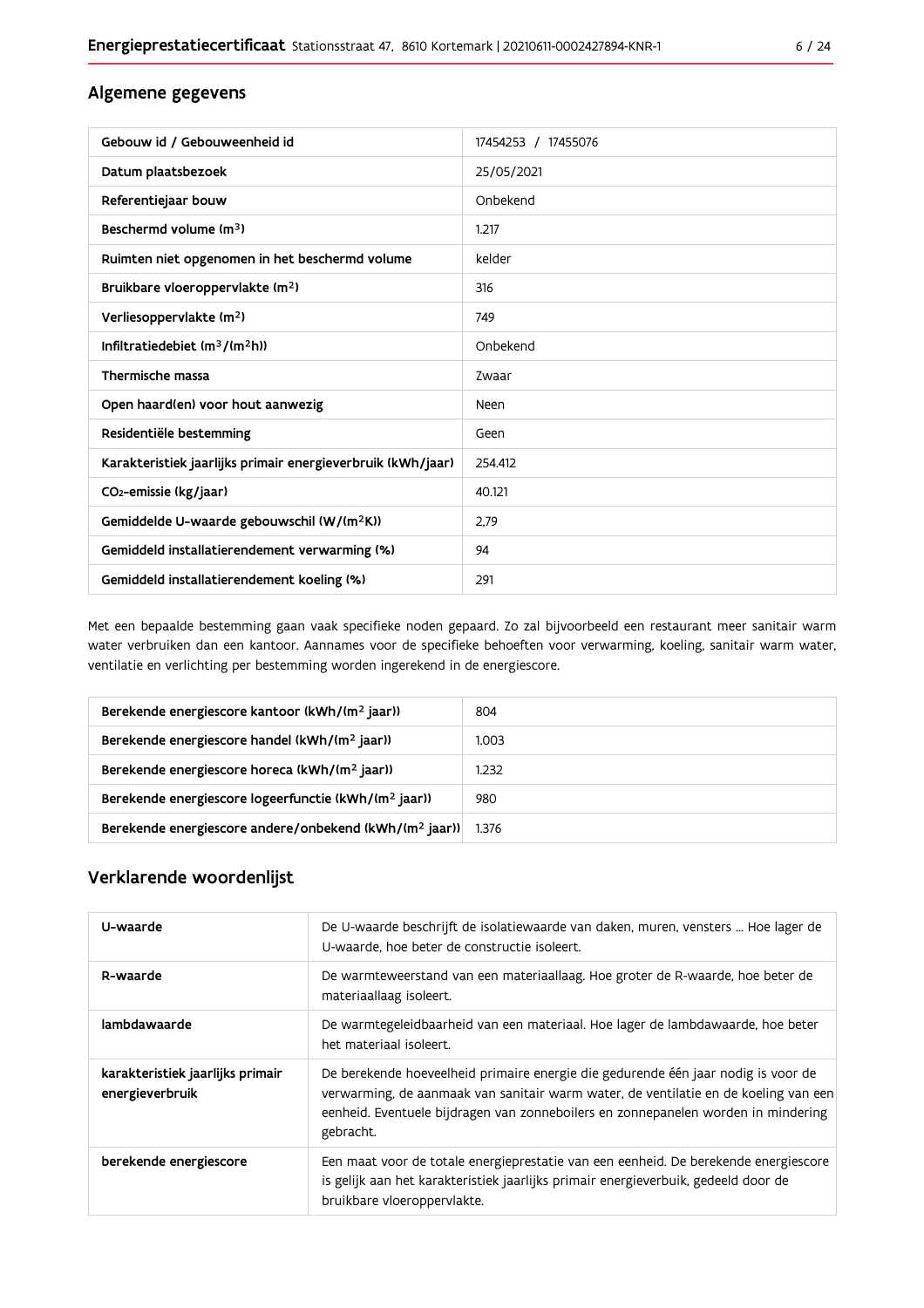# **Daken**



#### **Hellend dak**

172 m<sup>2</sup> van het hellende dak is vermoedelijk niet geïsoleerd.

Plaats isolatie aan de binnenkant van het hellende dak of plaats isolatie aan de buitenzijde van het hellende dak.

#### Plat dak

86 m<sup>2</sup> van het platte dak is vermoedelijk niet Plaats isolatie boven op het platte dak. geïsoleerd.

Bij de renovatie van uw dak kunt u het best streven naar een U-waarde van maximaal 0,24 W/(m<sup>2</sup>K). Dat komt overeen met een isolatielaag van ongeveer 14 cm minerale wol of XPS ( $\lambda_a$  = 0,035 W/(m.K)) of 12 cm PUR ( $\lambda_a$  = 0,027 W/(m.K)). Als u de isolatie van uw platte of hellende dak tussen een houten dakstructuur plaatst, moet u de isolatiedikte verhogen tot minstens 22 cm minerale wol.

Hoogstwaarschijnlijk renoveert u uw dak(en) maar één keer grondig. Isoleer daarom meteen maximaal. De energiedoelstelling van 0,24 W/(m<sup>2</sup>K) vormt de basis, maar u kunt altijd streven naar beter.

### Denk vooruit!

- · Isoleert u eerst uw dak en dan uw muren? Verleng dan nu al de dakoversteken zodat de buitenmuurisolatie luchtdicht en zonder koudebrug op de dakisolatie kan aansluiten. Plaats ook de regenwaterafvoer zodanig dat er nog plaats genoeg is om buitenmuurisolatie te plaatsen.
- · Wordt het platte dak een stuk dikker door de isolatie? Hou er dan rekening mee dat u ook de dakgoten, brandmuurtjes, dakranden, gevels ... moet verhogen.
- · Bent u van plan een ventilatiesysteem, zonneboiler of zonnepanelen te plaatsen? Hou dan nu al rekening met de nodige leidingdoorvoeren of dakverstevigingen.
- · Denk bij de renovatie van uw dak aan functies die u later nog wilt toevoegen (bijvoorbeeld een zolderkamer wordt bureau) en zorg nu al voor voldoende daglicht door bijvoorbeeld dakvlakvensters te integreren in uw dak.

#### Een plat dak isoleren

Bij de isolatie van een plat dak kunt u het best kiezen voor een warm dak. Als het platte dak nog in goede staat is, wordt boven op de bestaande dakconstructie een nieuwe laag met dampscherm, isolatie en dakbedekking aangebracht. Als het dak al geïsoleerd is, moet vooraf bekeken worden hoeveel isolatie u nog kunt bijplaatsen. Vraag daarvoor raad aan een specialist.

Een groendak is een mooie en tegelijk ecologische oplossing. Laat een specialist vooraf onderzoeken of u van het platte dak een groendak kunt maken.

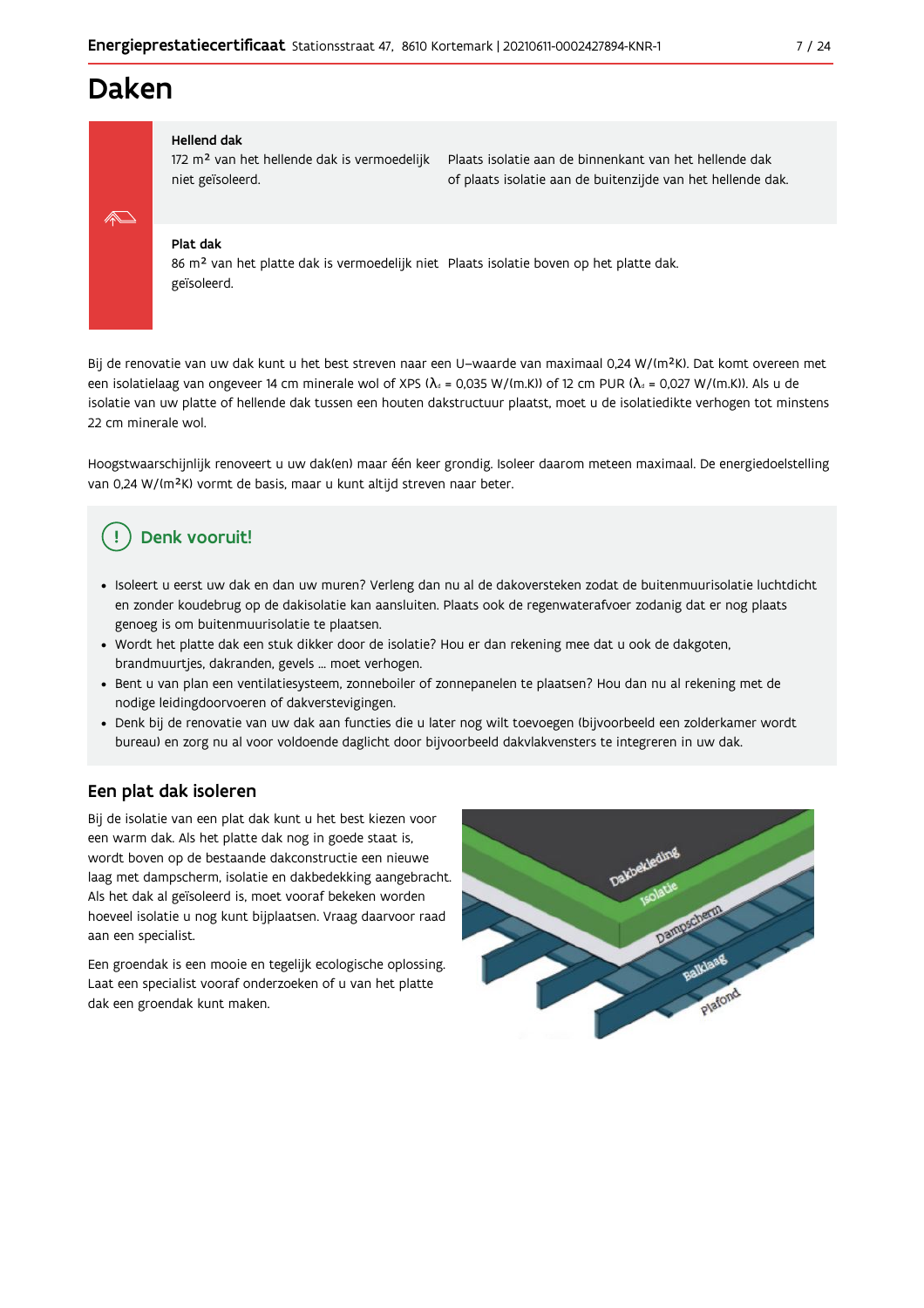### Een hellend dak isoleren

Fen hellend dak kunt u aan de buiten- of binnenkant isoleren.

#### 1. Dak isoleren aan de buitenkant

De isolatie wordt boven op de draagconstructie geplaatst. Daarboven komen een onderdak en dakbedekking (pannen, leien J



1. Dampscherm | 2. Isolatie | 3. Onderdak | 4. Dakbekleding  $\Theta$ 

- · Isolatieplaten kunnen doorlopen, waardoor er geen risico is op koudebruggen bij de aansluiting met de muurisolatie.
- · Bestaande dakconstructie kan van binnenuit volledig zichtbaar blijven en binnenafwerking kan behouden worden.
- · U hebt de mogelijkheid om uw dak aan de buitenkant een nieuwe look te geven (met nieuwe dakbedekkingsmaterialen).

#### $\bigcap$

- · Meestal moeilijker uitvoerbaar en duurder, omdat de dakbedekking, panlatten en tengellatten eerst verwijderd moeten worden.
- · Niet altijd mogelijk of wenselijk, bijvoorbeeld door de aansluiting op aanpalende daken, of omdat de dakvlakvensters dan in de hoogte moeten worden aangepast.

#### 2. Dak isoleren aan de binnenkant

De isolatie wordt tussen en onder de dakconstructie aan de binnenkant geplaatst. Daartegen komt een dampscherm en, indien gewenst, een binnenafwerking.



1. Onderdak | 2. Isolatie | 3. Dampscherm | 4. binnenafwerking

#### $\bigoplus$

- Als de dakconstructie in goede staat is en er een onderdak aanwezig is, is isolatie aan de binnenkant van het dak de goedkoopste oplossing.
- · U kunt de werken eventueel zelf uitvoeren volgens de regels van de kunst.
- · Uw dak krijgt een nieuwe look aan de binnenkant (bv. met gipsplaten en afwerking).

#### ⊙

- · Er is extra aandacht nodig voor de overgang van de dakisolatie naar de muurisolatie.
- · Dit kan enkel uitgevoerd worden indien er een dampopen onderdak aanwezig is.
- · U verliest het originele uitzicht van de bestaande dakconstructie en er gaat vaak zolderruimte verloren.

# Pas op!

- · Zorg steeds dat de isolatie wind- en luchtdicht geplaatst wordt. Anders gaat een groot deel van het isolatie-effect teniet.
- · Het extra gewicht op de bestaande constructie van het dak heeft mogelijk een impact op de draagkracht en stabiliteit van het dak, de gevels en de fundering.
- · Door het isoleren van het dak gaat de luchtdichtheid van uw eenheid er op vooruit en kan de luchtverversing niet meer gebeuren via spleten en kieren. Voorzie dus een ventilatiesysteem om uw eenheid te ventileren. Dat is niet enkel essentieel om vochtproblemen te vermijden, maar ook voor uw gezondheid en uw comfort.

Laat u bijstaan door een architect, aannemer of vakman voor deskundig advies en een goede uitvoering van de werken.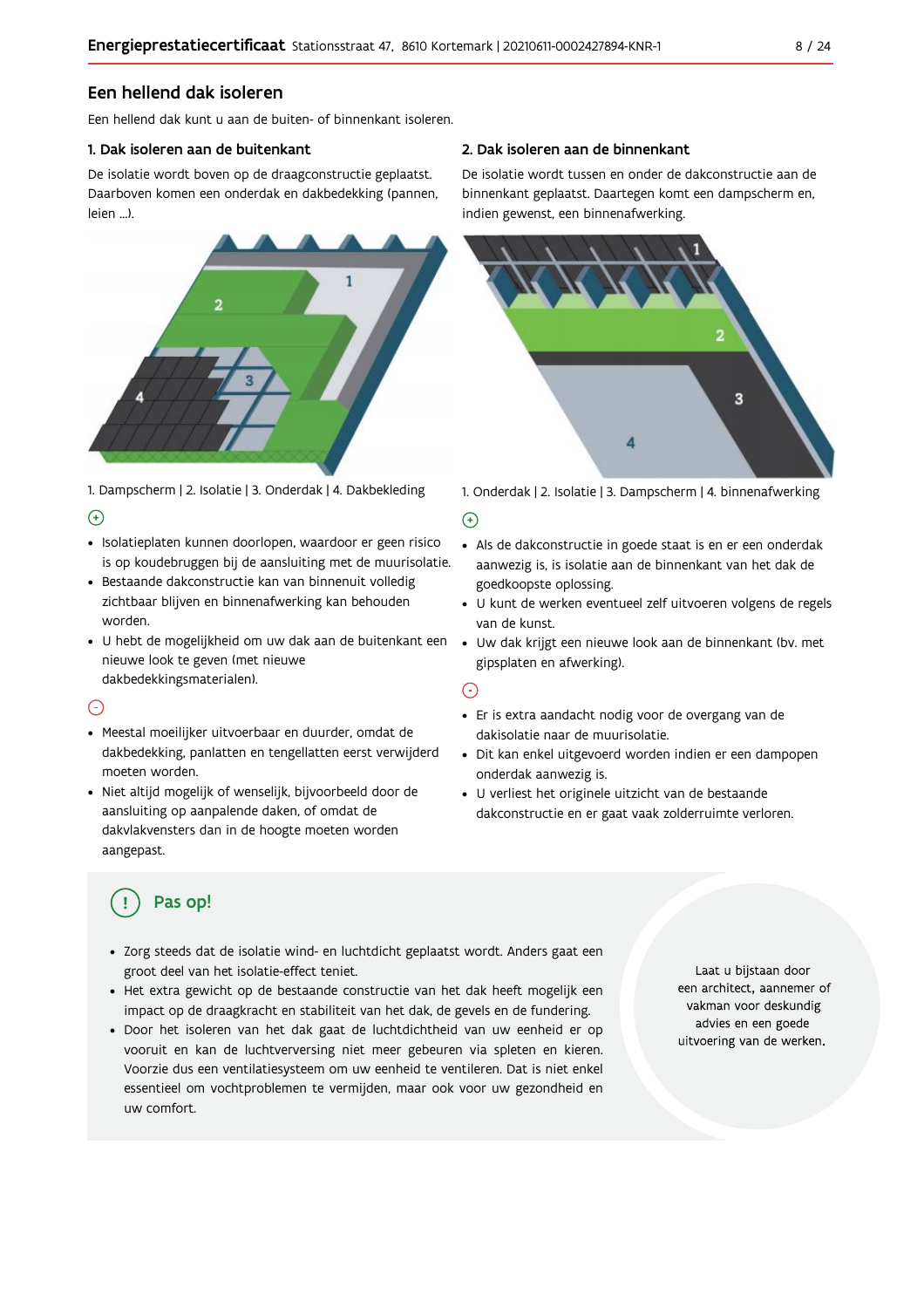### Technische fiche daken

De energiedeskundige heeft de onderstaande gegevens ingevoerd. Bezorg die gegevens aan uw vakman.

|   | Beschrijving       | Oriëntatie               | Netto-oppervlakte (m <sup>2</sup> ) | bekend<br>U-waarde l<br>(W/(m <sup>2</sup> K)) | bekend<br>R-waarde l<br>(m <sup>2</sup> K/W) | <b>Isolatie</b>   | Refjaar renovatie        | R-waarde isolatie<br>bekend (m <sup>2</sup> K/W) | Luchtlaag | Daktype | U-waarde<br>Berekende l<br>(W/(m <sup>2</sup> K)) |
|---|--------------------|--------------------------|-------------------------------------|------------------------------------------------|----------------------------------------------|-------------------|--------------------------|--------------------------------------------------|-----------|---------|---------------------------------------------------|
|   | Hellend dak voor   |                          |                                     |                                                |                                              |                   |                          |                                                  |           |         |                                                   |
|   | DV1                | ZW                       | 66                                  |                                                |                                              | isolatie onbekend |                          | $\blacksquare$                                   | onbekend  | a       | 5,00                                              |
|   | Hellend dak achter |                          |                                     |                                                |                                              |                   |                          |                                                  |           |         |                                                   |
|   | DA1                | <b>NO</b>                | 61                                  | $\overline{\phantom{a}}$                       |                                              | isolatie onbekend |                          |                                                  | onbekend  | a       | 5,00                                              |
|   | Hellend dak rechts |                          |                                     |                                                |                                              |                   |                          |                                                  |           |         |                                                   |
| 0 | DR <sub>1</sub>    | Z                        | 23                                  | $\overline{\phantom{a}}$                       |                                              | isolatie onbekend |                          | $\overline{\phantom{a}}$                         | onbekend  | a       | 5,00                                              |
|   | Hellend dak links  |                          |                                     |                                                |                                              |                   |                          |                                                  |           |         |                                                   |
|   | DL1                | N                        | 22                                  |                                                |                                              | isolatie onbekend |                          |                                                  | onbekend  | a       | 5,00                                              |
|   | Plat dak           |                          |                                     |                                                |                                              |                   |                          |                                                  |           |         |                                                   |
|   | P <sub>D</sub> 1   | $\overline{\phantom{a}}$ | 61                                  | $\overline{\phantom{a}}$                       | $\overline{\phantom{a}}$                     | isolatie onbekend | $\overline{\phantom{a}}$ | $\overline{\phantom{a}}$                         | onbekend  | a       | 4,00                                              |
| ۰ | PD <sub>2</sub>    | $\overline{\phantom{a}}$ | 16                                  | $\overline{\phantom{a}}$                       | $\overline{\phantom{a}}$                     | isolatie onbekend | -                        | -                                                | onbekend  | a       | 4,00                                              |
| ۰ | PD <sub>3</sub>    | $\overline{\phantom{a}}$ | 4,9                                 | $\overline{\phantom{a}}$                       | $\overline{\phantom{a}}$                     | isolatie onbekend | -                        | -                                                | onbekend  | a       | 4,00                                              |
| ٠ | P <sub>D</sub> 4   | $\overline{\phantom{a}}$ | 3,9                                 | $\overline{\phantom{a}}$                       | $\overline{\phantom{a}}$                     | isolatie onbekend | -                        | -                                                | onbekend  | a       | 4,00                                              |

#### Legende

a dak niet in riet of cellenbeton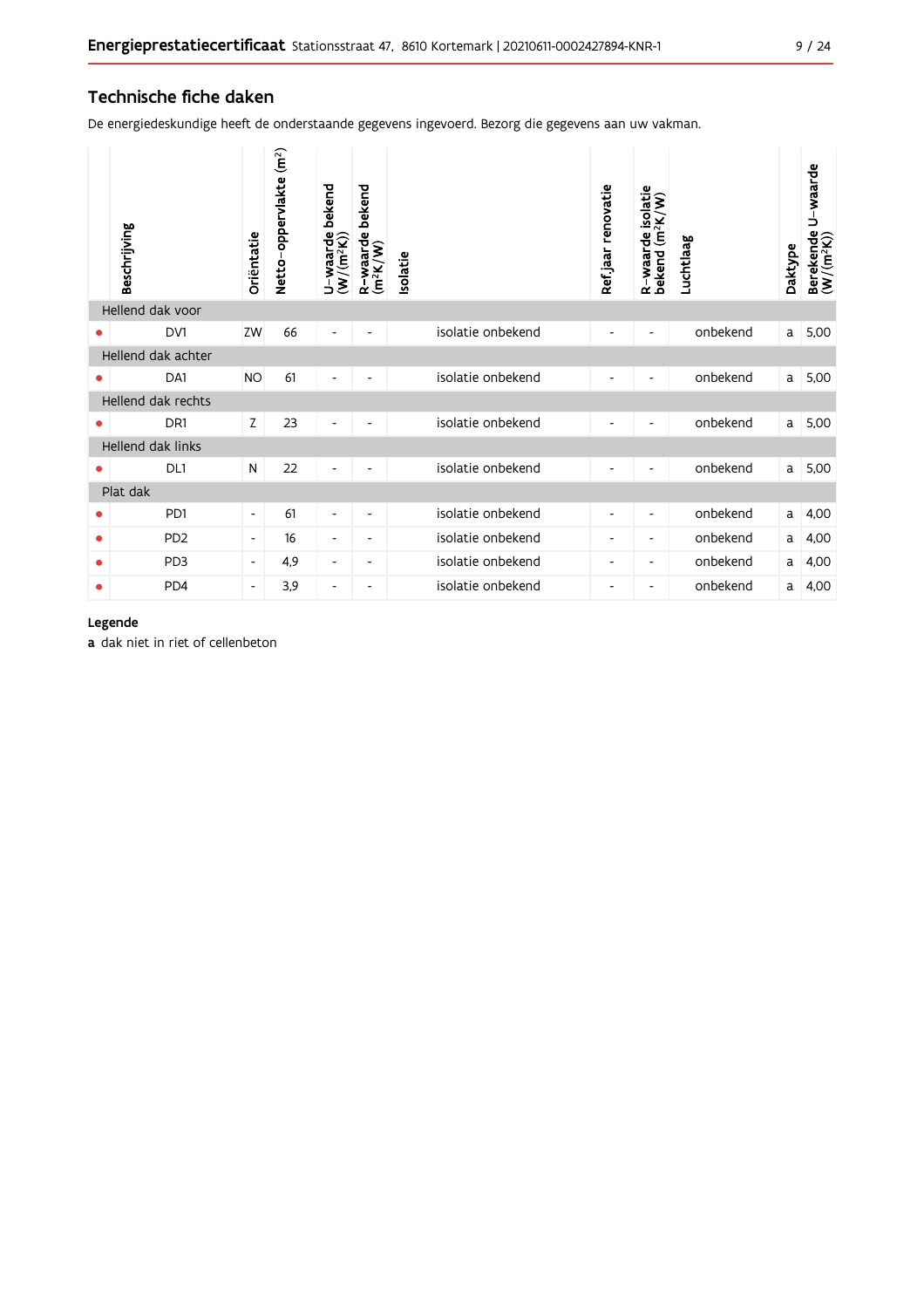# Vensters en deuren

| <b>Vensters</b><br>0.8 m <sup>2</sup> van de vensters heeft enkele<br>beglazing. Dat is niet energiezuinig. Ook de<br>raamprofielen zijn thermisch weinig<br>performant. 0 m <sup>2</sup> van de vensters bestaat uit<br>glasbouwstenen. Die zijn niet energiezuinig. | Vervang de vensters en glasbouwstenen door nieuwe<br>vensters met hoogrendementsbeglazing en<br>energieperformante raamprofielen. |
|-----------------------------------------------------------------------------------------------------------------------------------------------------------------------------------------------------------------------------------------------------------------------|-----------------------------------------------------------------------------------------------------------------------------------|
| <b>Vensters</b><br>9,9 m <sup>2</sup> van de vensters heeft dubbele<br>beglazing. Dat is weinig energiezuinig. Ook<br>de raamprofielen zijn thermisch weinig<br>performant.                                                                                           | Vervang de vensters door nieuwe vensters met<br>hoogrendementsbeglazing en energieperformante<br>raamprofielen.                   |
| <b>Vensters</b><br>35 m <sup>2</sup> van de vensters heeft<br>hoogrendementsbeglazing (geplaatst na<br>2000). Dat is redelijk energiezuinig. Zowel de<br>beglazing als de raamprofielen voldoen<br>echter nog niet aan de energiedoelstelling.                        | Als u de vensters of beglazing vervangt, zorg dan dat deze<br>voldoen aan de energiedoelstelling.                                 |
| Dakvensters en koepels<br>8,1 m <sup>2</sup> van de dakvlakvensters of koepels<br>heeft dubbele beglazing met een verbeterde<br>energieprestatie, maar voldoet nog niet aan<br>de energiedoelstelling.                                                                | Als u de beglazing vervangt, zorg dan dat deze voldoet aan<br>de energiedoelstelling.                                             |

De kwaliteit van zowel de beglazing als de profielen bepaalt de energieprestatie van uw vensters. Kies altijd voor dubbele hoogrendementsbeglazing of drievoudige beglazing met een U-waarde van maximaal 1,0 W/(m<sup>2</sup>K). Bij de renovatie van vensters kunt u het best streven naar een U-waarde van maximaal 1,5 W/(m<sup>2</sup>K) voor de vensters (glas + profielen). Naast de vensters in de gevel verdienen ook dakvlakvensters, koepels, lichtstraten, polycarbonaatplaten en glasbouwstenen de nodige aandacht.

Hoogstwaarschijnlijk vervangt u uw buitenschrijnwerk maar één keer. Kies daarom meteen voor de meest energie-efficiënte oplossing.

#### Denk vooruit!  $\left( \begin{array}{c} 1 \end{array} \right)$

- · Vervangt u eerst uw buitenschrijnwerk en isoleert u pas nadien uw gevels? Zorg er nu al voor dat de buitenmuurisolatie zonder koudebruggen op de profielen van uw vensters en deuren zal kunnen aansluiten. Zo vermijdt u condensatie en schimmelvorming in uw eenheid.
- Bent u van plan om ventilatie te plaatsen met natuurlijke toevoer, eventueel in combinatie met mechanische afvoer? Bouw dan nu al ventilatieroosters in de vensters in.
- · Bent u van plan geautomatiseerde buitenzonwering te plaatsen? Breng dan nu al de nodige bekabeling aan.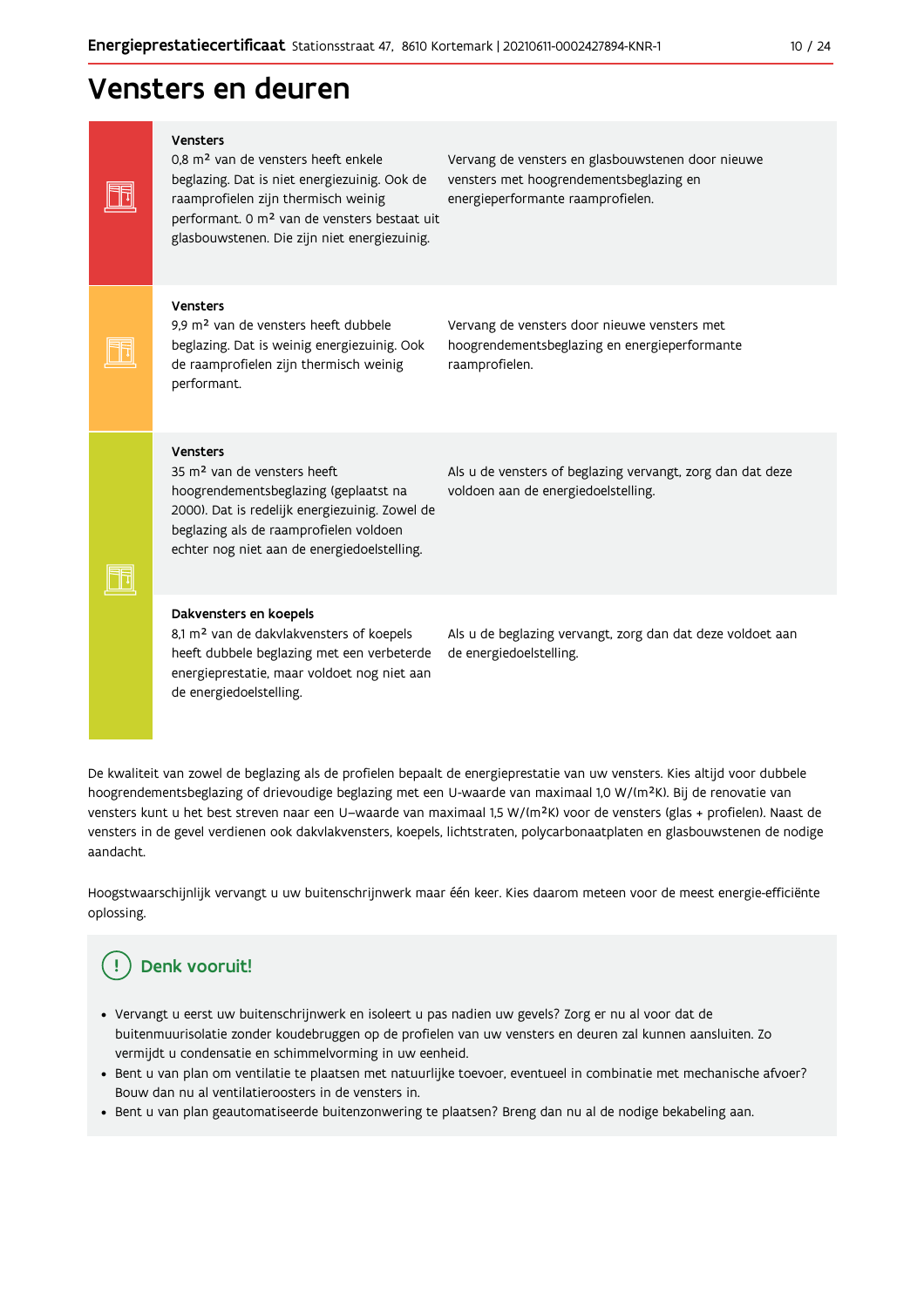#### Vensters vervangen

Het venster (glas + profielen) in zijn geheel vervangen is op energetisch vlak de beste oplossing. Als het om bepaalde redenen (esthetisch, bouwkundige regelgeving ...) niet mogelijk of gewenst is om het volledige venster te vervangen, vervang dan minstens het glas of plaats een dubbel raam of voorzetglas. Besteed altijd voldoende aandacht aan een luchtdichte plaatsing van het buitenschrijnwerk.

Beschikt u nog over oude rolluikkasten? Vervang ze door geïsoleerde luchtdichte kasten.



· Dankzij de vervanging van het buitenschrijnwerk gaat de luchtdichtheid van uw eenheid er sterk op vooruit en kan de luchtverversing niet meer gebeuren via spleten en kieren. Voorzie dus een ventilatiesysteem om uw eenheid te ventileren. Dat is niet enkel essentieel om vochtproblemen te vermijden, maar ook voor uw gezondheid en uw comfort.

Laat u bijstaan door een architect, aannemer of vakman voor deskundig advies en een goede uitvoering van de werken.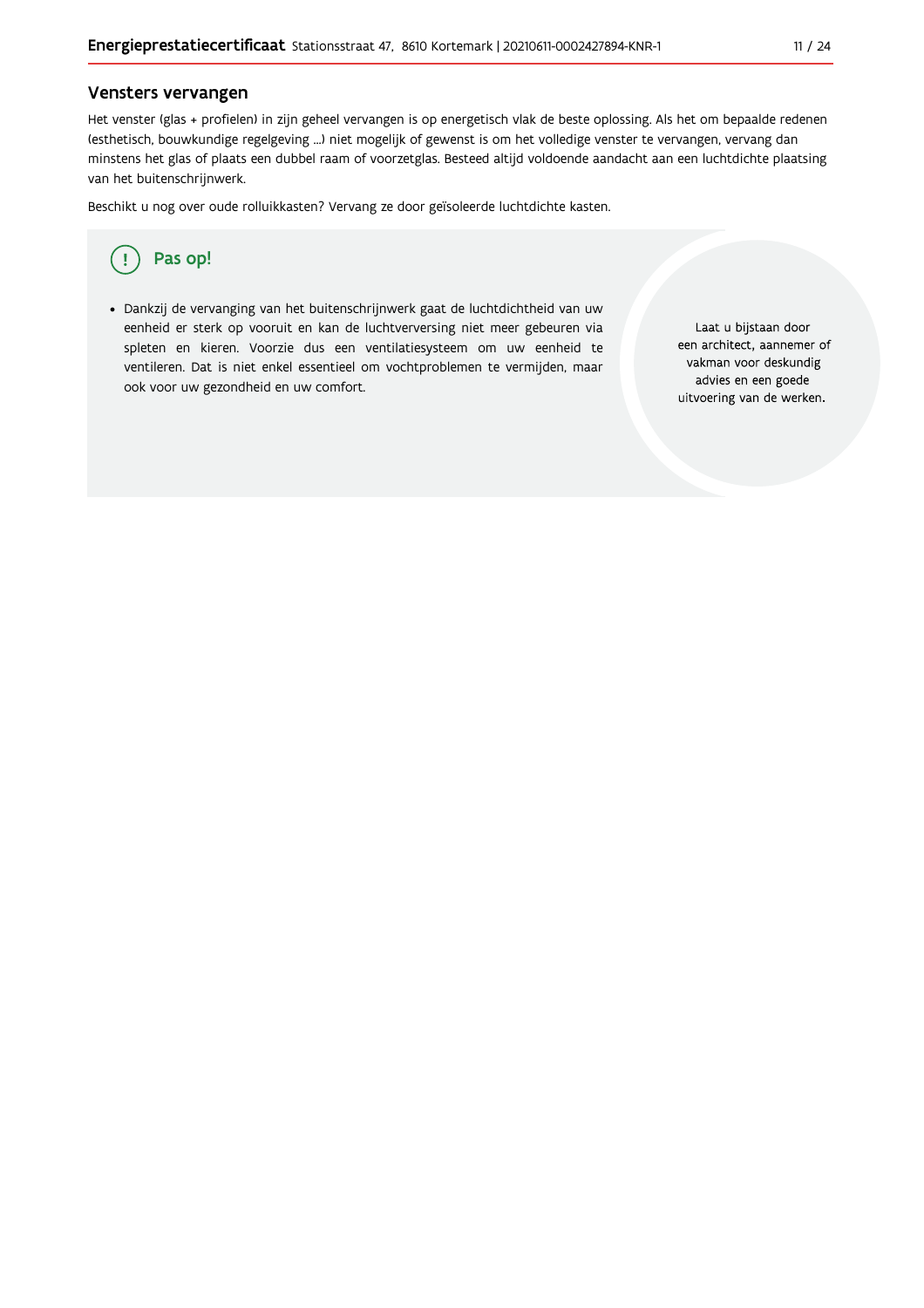#### Technische fiche van de vensters

De energiedeskundige heeft de onderstaande gegevens ingevoerd. Bezorg die gegevens aan uw vakman.

|           | Beschrijving          | Oriëntatie | Helling      | Oppervlakte (m <sup>2</sup> ) | U-waarde bekend<br>(W/(m <sup>2</sup> K)) | <b>Beglazing</b>                           | Buitenzonwering              | Profiel                  | Berekende U-waarde<br>(W/(m <sup>2</sup> K)) |
|-----------|-----------------------|------------|--------------|-------------------------------|-------------------------------------------|--------------------------------------------|------------------------------|--------------------------|----------------------------------------------|
|           | In voorgevel          |            |              |                               |                                           |                                            |                              |                          |                                              |
|           | VG5-GL1               | Z          | verticaal    | 1,6                           | $\overline{\phantom{a}}$                  | HR-glas b                                  |                              | alu>2000                 | 2,06                                         |
| $\bullet$ | VG1-GL8               | ZW         | verticaal    | 1,7                           | $\overline{\phantom{a}}$                  | HR-glas b                                  |                              | alu>2000                 | 2,06                                         |
| $\bullet$ | VG1-GL5               | ZW         | verticaal    | 1,1                           | $\overline{\phantom{a}}$                  | HR-glas b                                  | $\overline{\phantom{a}}$     | alu>2000                 | 2,06                                         |
| $\bullet$ | VG1-GL4               | ZW         | verticaal    | 1,1                           | $\overline{\phantom{a}}$                  | HR-glas b                                  | $\overline{\phantom{a}}$     | alu>2000                 | 2,06                                         |
| $\bullet$ | VG1-GL7               | ZW         | verticaal    | 1,4                           | $\overline{\phantom{a}}$                  | HR-glas b                                  | $\overline{\phantom{a}}$     | alu>2000                 | 2,06                                         |
| $\bullet$ | VG1-GL6               | ZW         | verticaal    | 1,6                           | $\overline{\phantom{a}}$                  | HR-glas b                                  | $\overline{\phantom{a}}$     | alu>2000                 | 2,06                                         |
| $\bullet$ | VG1-GL1               | ZW         | verticaal    | 1,7                           | $\overline{\phantom{a}}$                  | HR-glas b                                  | $\overline{\phantom{a}}$     | hout                     | 1,97                                         |
| $\bullet$ | VG1-GL3               | ZW         | verticaal    | 4,3                           | $\overline{\phantom{a}}$                  | HR-glas b                                  | $\overline{\phantom{a}}$     | hout                     | 1,97                                         |
| $\bullet$ | VG1-GL2               | ZW         | verticaal    | 2,9                           | $\overline{a}$                            | dubbel glas ?                              | $\overline{\phantom{a}}$     | hout                     | 2,86                                         |
|           | In achtergevel        |            |              |                               |                                           |                                            |                              |                          |                                              |
| $\bullet$ | AG1-GL2               | N          | verticaal    | 2,8                           | $\overline{\phantom{a}}$                  | HR-glas b                                  | $\overline{\phantom{a}}$     | alu>2000                 | 2,06                                         |
| $\bullet$ | AG1-GL1               | ${\sf N}$  | verticaal    | 1,7                           | $\overline{\phantom{a}}$                  | HR-glas b                                  |                              | alu>2000                 | 2,06                                         |
| $\bullet$ | AG2-GL2               | N          | verticaal    | 3,1                           | $\centerdot$                              | HR-glas b                                  |                              | metaal niet<br>therm     | 2,90                                         |
| $\bullet$ | AG2-GL1               | N          | verticaal    | 1,8                           | $\overline{\phantom{a}}$                  | HR-glas b                                  |                              | metaal niet<br>therm     | 2,90                                         |
| ٠         | AG2-GL3               | ${\sf N}$  | verticaal    | 0,4                           | $\overline{\phantom{a}}$                  | enkel glas                                 | $\overline{\phantom{a}}$     | hout                     | 5,08                                         |
|           | In linkergevel        |            |              |                               |                                           |                                            |                              |                          |                                              |
|           | LG7-GL2               |            | NW verticaal | 1,7                           | $\overline{\phantom{a}}$                  | HR-glas b                                  | $\overline{\phantom{a}}$     | alu>2000                 | 2,06                                         |
| $\bullet$ | LG7-GL1               |            | NW verticaal | 1,5                           | $\overline{\phantom{a}}$                  | HR-glas b                                  |                              | alu>2000                 | 2,06                                         |
| ۰         | LG6-GL1               | W          | verticaal    | $\overline{2}$                | $\overline{\phantom{a}}$                  | dubbel glas                                |                              | metaal niet<br>therm     | 3,79                                         |
|           | LG6-GL3               | W          | verticaal    | 1,9                           | $\qquad \qquad \blacksquare$              | dubbel glas                                |                              | metaal niet<br>therm     | 3,79                                         |
| $\bullet$ | LG6-GL2               | W          | verticaal    | 3                             | $\overline{\phantom{a}}$                  | dubbel glas                                |                              | metaal niet<br>therm     | 3,79                                         |
| $\bullet$ | LG5-GL1               | W          | verticaal    | 0                             | $\overline{\phantom{a}}$                  | glasbouwstenen                             | $\overline{\phantom{a}}$     | geen                     | 3,50                                         |
|           | In rechtergevel       |            |              |                               |                                           |                                            |                              |                          |                                              |
|           | RG2-GL2               | $\circ$    | verticaal    | 4,1                           | $\overline{\phantom{a}}$                  | HR-glas b                                  | $\overline{\phantom{a}}$     | alu>2000                 | 2,06                                         |
| $\bullet$ | RG2-GL3               | O          | verticaal    | 3,8                           | $\overline{\phantom{a}}$                  | HR-glas b                                  | $\overline{\phantom{a}}$     | alu>2000                 | 2,06                                         |
| $\bullet$ | RG2-GL1               | $\circ$    | verticaal    | 0,5                           | $\overline{\phantom{a}}$                  | enkel glas                                 | $\overline{\phantom{a}}$     | hout                     | 5,08                                         |
|           | RG6-GL1               | ZO         | verticaal    | 1,3                           | $\qquad \qquad \blacksquare$              | enkel glas                                 | $\qquad \qquad \blacksquare$ | metaal therm             | 3,64                                         |
|           | In hellend dak voor   |            |              |                               |                                           |                                            |                              |                          |                                              |
|           | DV1-GL1               | ZW         | 45           | 1,4                           | 1,40                                      | dubbel glas<br>$U=1,10 W/(m^2K)$           |                              | $\qquad \qquad -$        | 1,40                                         |
| $\bullet$ | DV1-GL3               | ZW         | 45           | 1,4                           | 1,40                                      | dubbel glas<br>$U=1,10 W/(m^2K)$           | $\overline{\phantom{a}}$     | $\overline{\phantom{a}}$ | 1,40                                         |
| $\bullet$ | DV1-GL2               | ZW         | 45           | 1,4                           | 1,40                                      | dubbel glas<br>U=1,10 W/(m <sup>2</sup> K) |                              |                          | 1,40                                         |
|           | In hellend dak achter |            |              |                               |                                           |                                            |                              |                          |                                              |
|           | DA1-GL3               | <b>NO</b>  | 45           | 1,4                           | 1,40                                      | dubbel glas                                | $\overline{\phantom{a}}$     | $\overline{\phantom{a}}$ | 1,40                                         |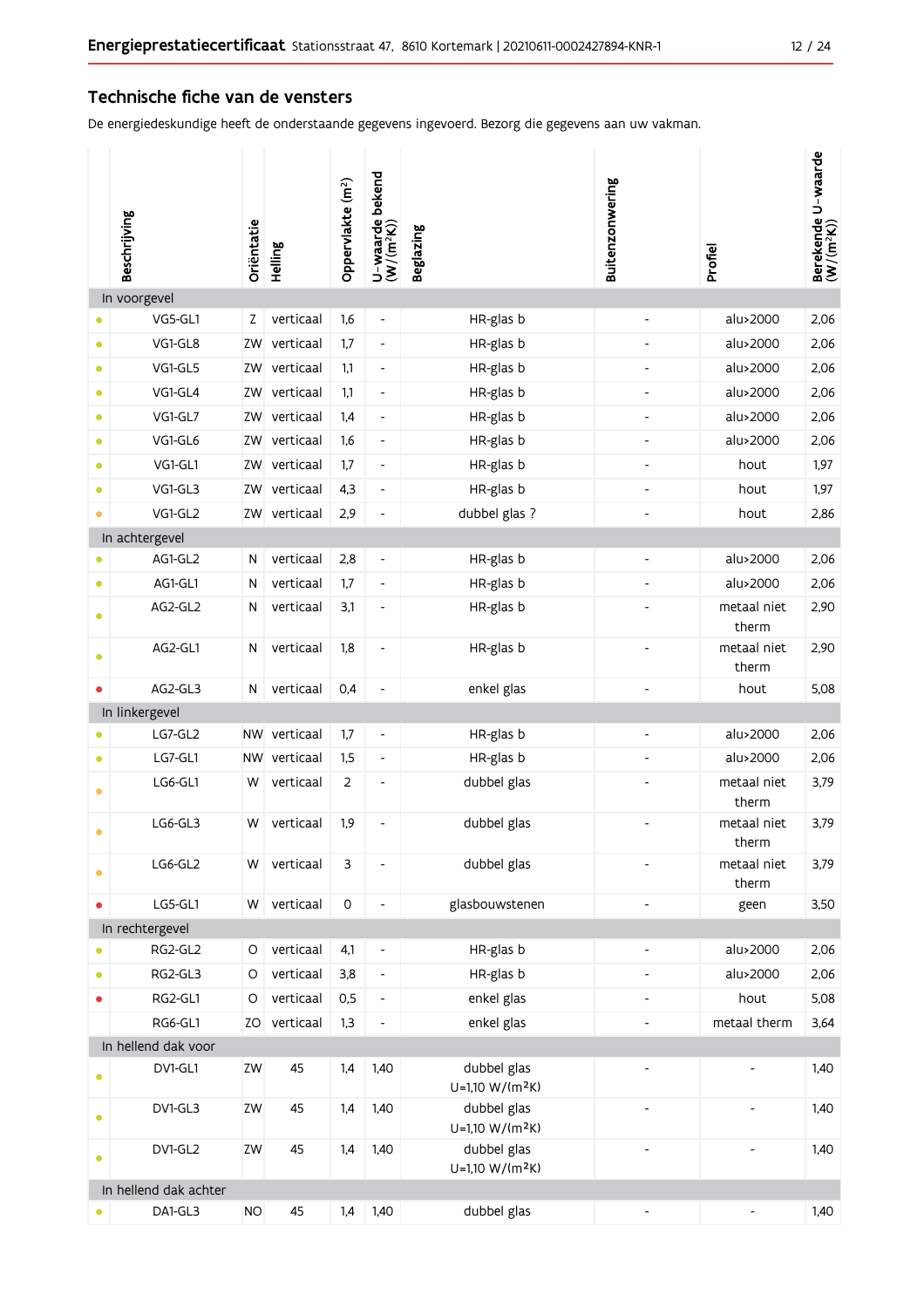|           |                   |           |    |     |      | $U=1,10 W/(m^2K)$                |                          |                          |      |  |
|-----------|-------------------|-----------|----|-----|------|----------------------------------|--------------------------|--------------------------|------|--|
| $\bullet$ | DA1-GL2           | NO        | 45 | 1,4 | 1,40 | dubbel glas<br>$U=1,10 W/(m^2K)$ | ٠                        | $\overline{\phantom{a}}$ | 1,40 |  |
| $\bullet$ | DA1-GL1           | <b>NO</b> | 45 | 1,4 | 1,40 | dubbel glas<br>$U=1,10 W/(m^2K)$ | $\overline{\phantom{0}}$ | $\overline{\phantom{a}}$ | 1,40 |  |
|           | Legende glastypes |           |    |     |      |                                  |                          |                          |      |  |

| HR-glas b                       | Hoogrendementsglas bouwjaar >=<br>2000                                   | enkel glas  | Enkelvoudige beglazing                                 |
|---------------------------------|--------------------------------------------------------------------------|-------------|--------------------------------------------------------|
| glasbouwstenen<br>dubbel glas ? | Glasbouwstenen<br>Gewone dubbele beglazing of<br>hoogrendementsbeglazing | dubbel glas | Gewone dubbele beglazing                               |
| Legende profieltypes            |                                                                          |             |                                                        |
| hout                            | Houten profiel                                                           | geen        | Geen profiel                                           |
| metaal therm                    | Metalen profiel, thermisch<br>onderbroken                                | alu>2000    | Aluminium profiel, thermisch onderbroken<br>$\ge 2000$ |
| metaal niet                     | Metalen profiel, niet thermisch                                          |             |                                                        |
| therm                           | onderbroken                                                              |             |                                                        |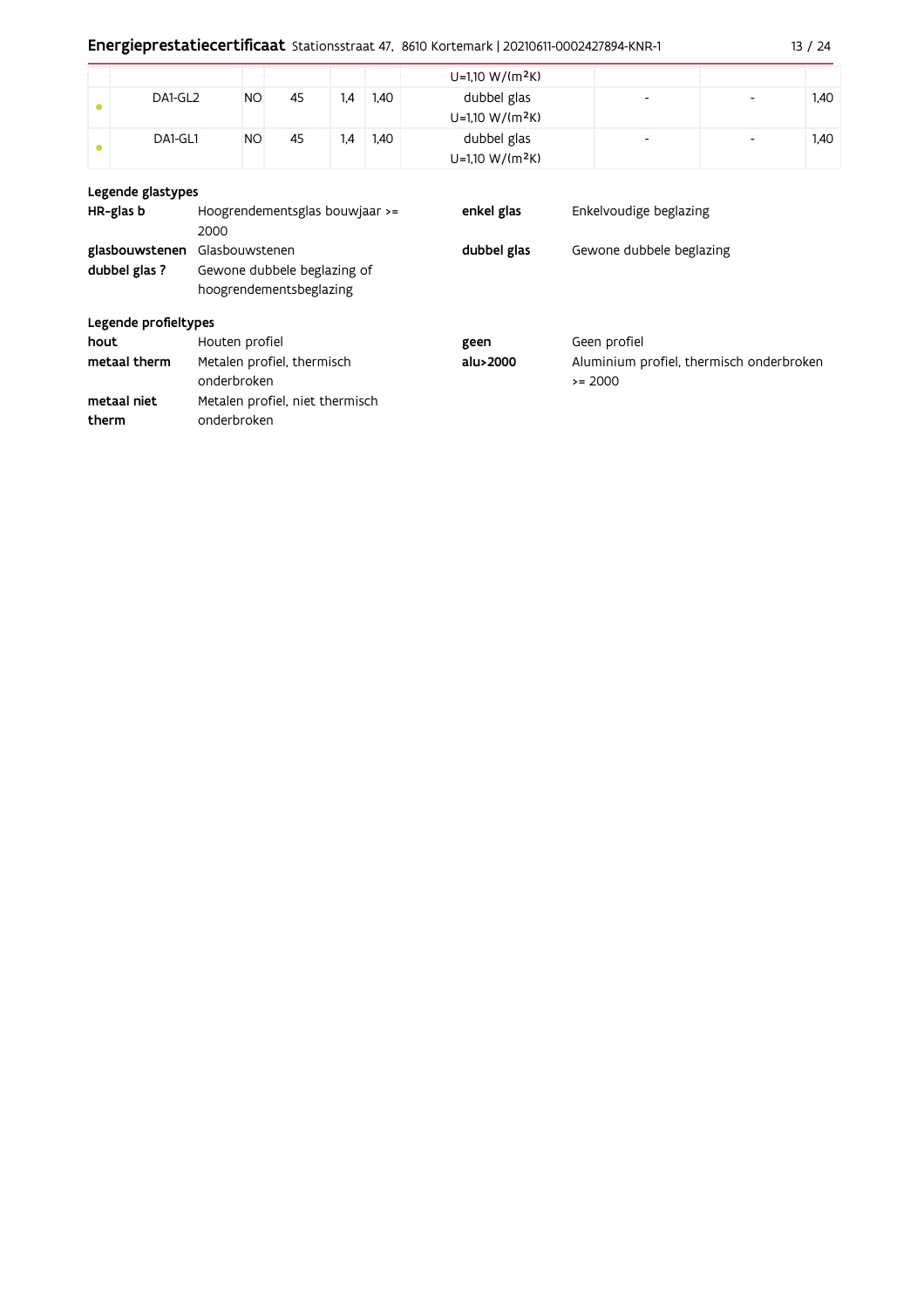### **Muren**



#### Muur

219 m<sup>2</sup> van de muren is vermoedelijk niet geïsoleerd.

Plaats isolatie aan de binnenkant van de muur of plaats isolatie aan de buitenkant van de muur.

Bij de isolatie van de muren kunt u het best streven naar een U-waarde van maximaal 0,24 W/(m<sup>2</sup>K). Dat komt overeen met een isolatielaag van ongeveer 14 cm minerale wol, EPS of XPS ( $\lambda_a$  = 0,035 W/(mK)) of 10 cm PUR of PIR ( $\lambda_a$  = 0,023 W/(mK)). Als u de isolatie tussen regelwerk plaatst, breng dan minstens 6 cm extra isolatie aan.

Hoogstwaarschijnlijk renoveert u uw muren maar één keer grondig. Isoleer daarom meteen maximaal. De energiedoelstelling van 0,24 W/(m<sup>2</sup>K) vormt de basis, maar u kunt altijd streven naar beter.

#### Pas op! (၂

- · De warmteverliezen worden niet alleen beperkt door goed te isoleren, maar ook door luchtlekken te vermijden. Besteed voldoende aandacht aan het luchtdicht aansluiten van de muurisolatie op vensters en deuren, de vloer en het dak.
- · Door het isoleren van de muren gaat de luchtdichtheid van uw eenheid er op vooruit en kan de luchtverversing niet meer gebeuren via spleten en kieren. Voorzie dus een ventilatiesysteem om uw eenheid te ventileren. Dat is niet enkel essentieel om vochtproblemen te vermijden, maar ook voor uw gezondheid en uw comfort.

Laat u bijstaan door een architect, aannemer of vakman voor deskundig advies en een goede uitvoering van de werken.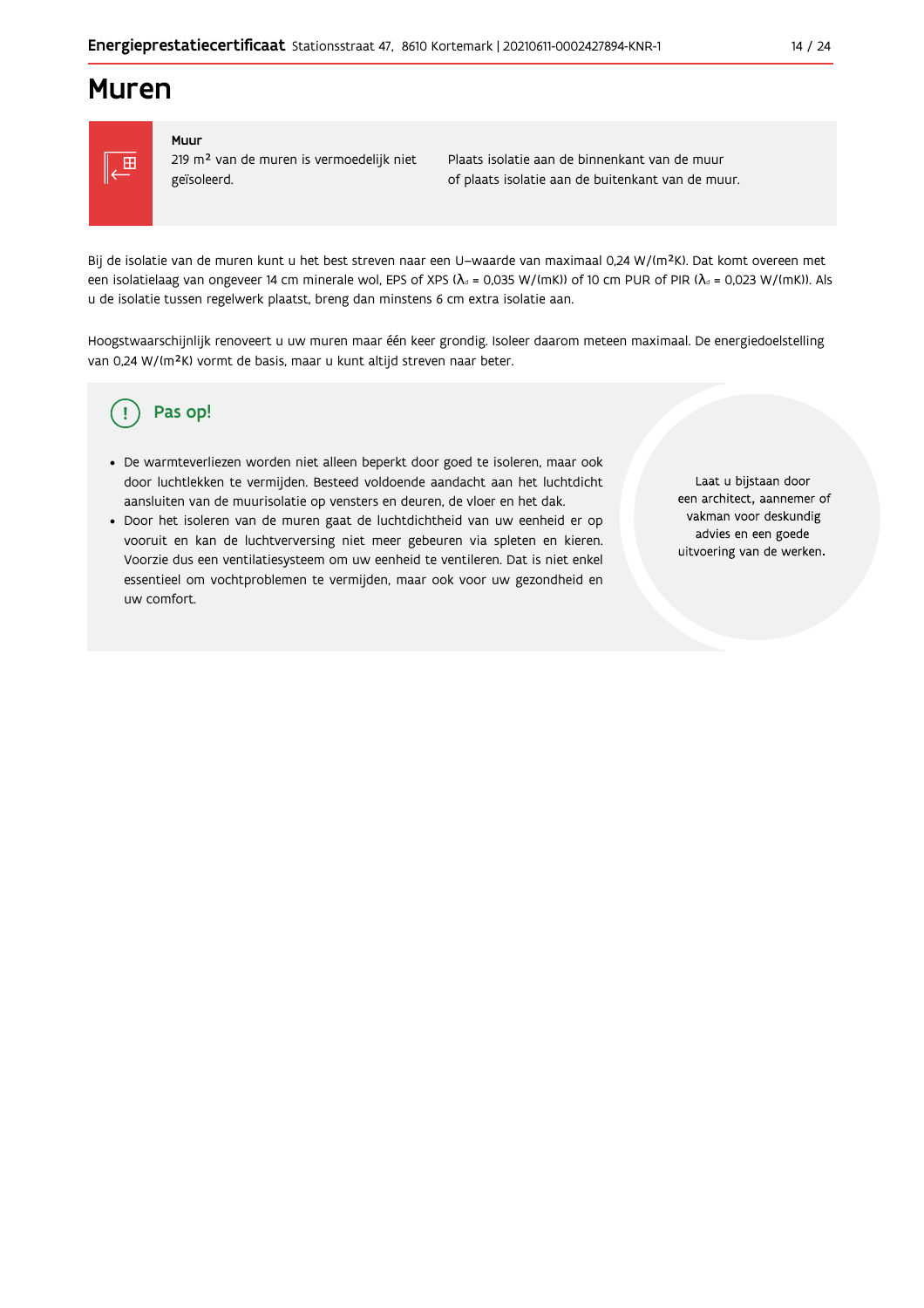### Methodes om buitenmuren te isoleren

Er bestaan een aantal methodes om muren te isoleren. U kunt die methodes combineren om de energiedoelstelling van 0,24 W/(m<sup>2</sup>K) te halen.

#### Muren aan de buitenkant isoleren

Dat kan door een extra buitenmuur met een geïsoleerde spouw op te trekken of door isolatiemateriaal aan te brengen met daarop een bepleistering of een nieuwe gevelbekleding.



1. Buitenmuur | 2. Isolatie | 3. Vochtscherm | 4. Afwerkingslaag | 5. Stijl- en regelwerk (optioneel)

### $\bigoplus$

- Bouwfysisch veruit de beste oplossing.
- · Koudebruggen worden weggewerkt.
- · Nieuw uitzicht van de eenheid.

### $\odot$

- Vrij dure oplossing.
- · Niet toepasbaar bij beschermde of siergevels.
- Soms is een stedenbouwkundige vergunning vereist.

# Denk vooruit!

- · Nadien uw dak isoleren? Zorg nu al dat de dakisolatie zal kunnen aansluiten op de muurisolatie.
- · Vernieuw eerst vensters en deuren (indien nodig), zodat de buitenisolatie hierop kan aansluiten.
- Hou nu al rekening met later te plaatsen zonwering.

### Muren aan de binnenkant isoleren

Isolatieplaten kunnen rechtstreeks op de bestaande muur bevestigd worden of een structuur in hout of metaal kan opgevuld worden met isolatie ('voorzetwandsysteem'). Binnenisolatie is een delicaat werk. Vraag advies aan een vakman of laat het uitvoeren door een gecertificeerd aannemer



1. Buitengevel | 2. Isolatie | 3. Dampscherm | 4. Binnenafwerking | 5. Stijl- en regelwerk (optioneel)

#### $\bigoplus$

- Relatief eenvoudig zelf uit te voeren.
- · Geen invloed op het uitzicht van de eenheid.

### ⊝

- Bouwfysisch de meest delicate oplossing.
- · De binnenruimte verkleint en stopcontacten, leidingen en radiatoren moeten worden verplaatst.

# Denk vooruit!

- Vernieuw eerst vensters en deuren (indien nodig), zodat de binnenisolatie hierop kan aansluiten.
- · Breng eventueel wandverstevigingen aan om later kaders en kasten te kunnen ophangen.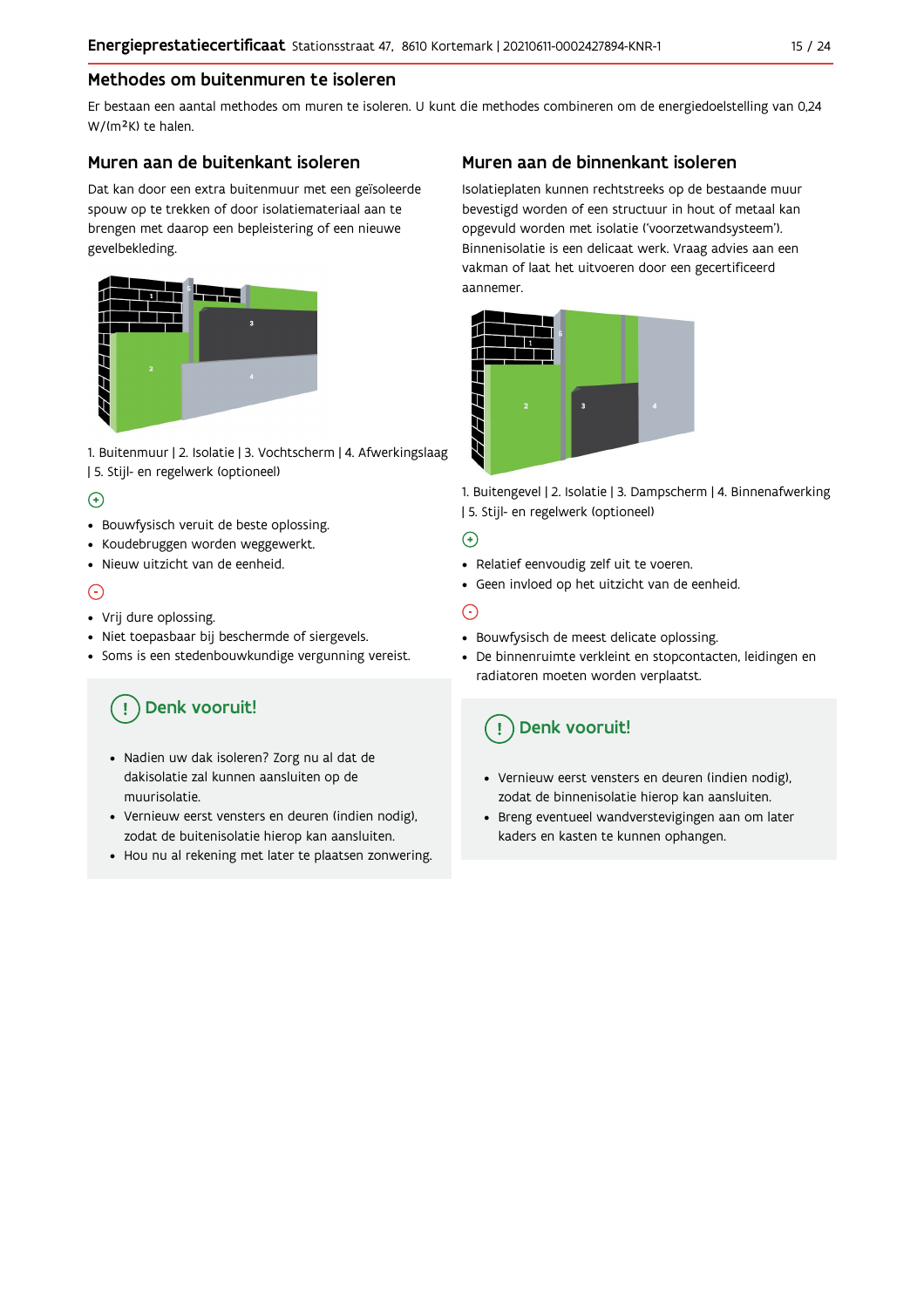#### Technische fiche van de muren

De energiedeskundige heeft de onderstaande gegevens ingevoerd. Bezorg die gegevens aan uw vakman.

|           | Beschrijving                         | Oriëntatie | Netto-oppervlakte (m <sup>2</sup> ) | Diepte onder maaiveld (m)    | U-waarde bekend (W/(m <sup>2</sup> K)) | R-waarde bekend (m <sup>2</sup> K/W) | solatie           | Ref jaar renovatie       | Luchtlaag | Muurtype    | Berekende U-waarde<br>(W/(m <sup>2</sup> K)) |
|-----------|--------------------------------------|------------|-------------------------------------|------------------------------|----------------------------------------|--------------------------------------|-------------------|--------------------------|-----------|-------------|----------------------------------------------|
|           | Buitenmuur                           |            |                                     |                              |                                        |                                      |                   |                          |           |             |                                              |
|           | Voorgevel                            |            |                                     |                              |                                        |                                      |                   |                          |           |             |                                              |
|           | VG1                                  | ZW         | 50                                  | $\qquad \qquad \blacksquare$ | $\overline{\phantom{a}}$               | $\blacksquare$                       | isolatie onbekend | $\overline{\phantom{a}}$ | onbekend  | a           | 2,33                                         |
| $\bullet$ | VG4                                  | Z          | 3,2                                 | $\overline{\phantom{0}}$     | $\overline{\phantom{a}}$               | $\blacksquare$                       | isolatie onbekend | $\overline{\phantom{a}}$ | onbekend  | а           | 2,33                                         |
|           | VG5                                  | Z          | 5,9                                 |                              | ٠                                      | $\overline{\phantom{a}}$             | isolatie onbekend | $\overline{\phantom{a}}$ | onbekend  | a           | 2,33                                         |
|           | Achtergevel<br>AG1                   |            |                                     |                              |                                        |                                      | isolatie onbekend |                          | onbekend  |             |                                              |
|           |                                      | N          | 14,8                                | $\overline{\phantom{0}}$     | $\qquad \qquad -$                      | $\qquad \qquad \blacksquare$         |                   | $\overline{\phantom{a}}$ |           | a           | 2,33                                         |
|           | AG <sub>2</sub>                      | ${\sf N}$  | 12                                  |                              | ٠                                      | $\overline{\phantom{a}}$             | isolatie onbekend | $\overline{\phantom{a}}$ | onbekend  | a           | 2,33                                         |
|           | Rechtergevel<br>RG <sub>2</sub>      | O          | 24                                  | -                            | $\qquad \qquad -$                      | $\overline{\phantom{a}}$             | isolatie onbekend | $\overline{\phantom{a}}$ | onbekend  | a           | 2,33                                         |
| $\bullet$ | RG3                                  | O          | 10,4                                | $\overline{\phantom{0}}$     | $\overline{\phantom{a}}$               | $\overline{\phantom{a}}$             | isolatie onbekend | $\overline{\phantom{a}}$ | onbekend  | a           | 2,33                                         |
| $\bullet$ | RG4                                  | O          | 3,6                                 | -                            | $\qquad \qquad \blacksquare$           | $\qquad \qquad \blacksquare$         | isolatie onbekend | $\overline{\phantom{a}}$ | onbekend  | a           | 2,33                                         |
|           | RG5                                  | ZO         | 25                                  | -                            | $\overline{\phantom{a}}$               | $\qquad \qquad \blacksquare$         | isolatie onbekend | $\overline{\phantom{a}}$ | onbekend  | a           | 2,33                                         |
|           | Linkergevel                          |            |                                     |                              |                                        |                                      |                   |                          |           |             |                                              |
|           | LG <sub>2</sub>                      | W          | 14,2                                | $\overline{\phantom{0}}$     | $\qquad \qquad \blacksquare$           | $\qquad \qquad \blacksquare$         | isolatie onbekend | $\overline{\phantom{a}}$ | onbekend  | $\mathsf a$ | 2,33                                         |
| $\bullet$ | LG <sub>3</sub>                      | <b>NW</b>  | 4,3                                 | $\overline{\phantom{0}}$     | $\overline{\phantom{0}}$               | $\overline{\phantom{a}}$             | isolatie onbekend | $\overline{\phantom{a}}$ | onbekend  | a           | 2,33                                         |
| ۰         | LG4                                  | W          | 12,9                                | $\overline{\phantom{0}}$     | $\overline{\phantom{a}}$               | $\overline{\phantom{a}}$             | isolatie onbekend | $\overline{\phantom{a}}$ | onbekend  | a           | 2,33                                         |
| ۰         | LG5                                  | W          | 10,4                                | $\overline{\phantom{0}}$     | $\overline{\phantom{a}}$               | $\overline{\phantom{a}}$             | isolatie onbekend | $\overline{\phantom{a}}$ | onbekend  | a           | 2,33                                         |
| $\bullet$ | LG6                                  | W          | 12,3                                | -                            | $\overline{\phantom{a}}$               | $\overline{\phantom{a}}$             | isolatie onbekend | $\overline{\phantom{a}}$ | onbekend  | a           | 2,33                                         |
| ٠         | LG7                                  | <b>NW</b>  | 15                                  | L,                           | L,                                     | $\qquad \qquad \blacksquare$         | isolatie onbekend | $\overline{\phantom{a}}$ | onbekend  | a           | 2,33                                         |
|           | Muur in contact met verwarmde ruimte |            |                                     |                              |                                        |                                      |                   |                          |           |             |                                              |
|           | Voorgevel                            |            |                                     |                              |                                        |                                      |                   |                          |           |             |                                              |
|           | VG <sub>2</sub>                      | ZW         | 16,3                                | -                            | $\overline{\phantom{0}}$               | $\overline{\phantom{0}}$             | isolatie onbekend | $\overline{\phantom{a}}$ | onbekend  | a           | 1,92                                         |
|           | VG3                                  | Z          | 43                                  | $\overline{\phantom{a}}$     | $\overline{\phantom{a}}$               | $\overline{\phantom{a}}$             | isolatie onbekend | ۰                        | onbekend  | a           | 1,92                                         |
|           | Rechtergevel                         |            |                                     |                              |                                        |                                      |                   |                          |           |             |                                              |
|           | RG1                                  | ZO         | $71\,$                              | -                            | $\overline{\phantom{a}}$               | -                                    | isolatie onbekend | $\overline{\phantom{a}}$ | onbekend  | $\mathsf a$ | 1,92                                         |
|           | RG6                                  | ZO         | 2,6                                 | $\overline{\phantom{0}}$     | $\qquad \qquad -$                      | $\overline{\phantom{a}}$             | isolatie onbekend | ۰                        | onbekend  | a           | 1,92                                         |
|           | Linkergevel                          |            |                                     |                              |                                        |                                      |                   |                          |           |             |                                              |
|           | LG1                                  | W          | 43                                  |                              |                                        |                                      | isolatie onbekend | $\overline{\phantom{a}}$ | onbekend  | a           | 1,92                                         |

### Legende

a muur niet in isolerende snelbouwsteen of cellenbeton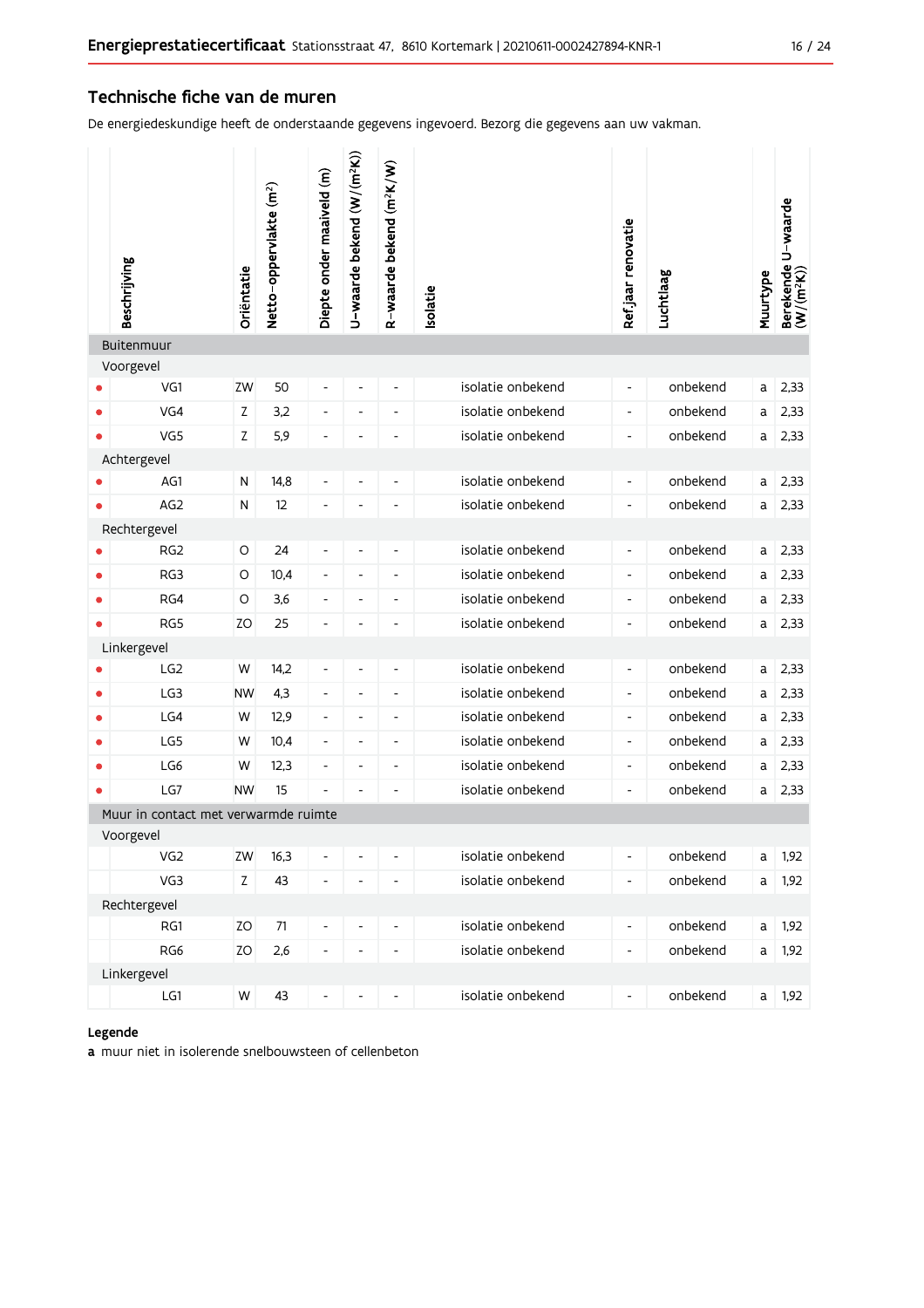# Vloeren



Vloer boven kelder of buiten 72 m<sup>2</sup> van de vloer is vermoedelijk niet geïsoleerd.

Plaats isolatie

Vloer op volle grond 146 m<sup>2</sup> van de vloer op volle grond is vermoedelijk niet geïsoleerd.

Plaats isolatie in de vloer.

Bij de isolatie van uw vloeren kunt u het best streven naar een U-waarde van maximaal 0.24 W/(m<sup>2</sup>K). Bij een vloer boven een kelder komt dat overeen met een isolatielaag van ongeveer 10 cm minerale wol ( $\lambda_d$  = 0,040 W/(mK)) of 7 cm gespoten PUR of PIR ( $\lambda_4$  = 0,030 W/(mK)). Omdat de warmteverliezen naar de grond beperkt zijn, hoeft de isolatielaag in vloeren op volle grond iets minder dik te zijn.

Hoogstwaarschijnlijk renoveert u uw vloer(en) maar één keer grondig. Isoleer daarom meteen maximaal. De energiedoelstelling van 0,24 W/(m<sup>2</sup>K) vormt de basis, maar u kunt altijd streven naar beter.

### Een vloer boven (kruip) kelder, onverwarmde ruimte of buitenomgeving isoleren

De isolatie wordt aan de onderkant van uw vloer aangebracht, op voorwaarde dat de kelder toegankelijk en minstens 50 cm hoog is. Keldermuren onderbreken de vloerisolatie en zorgen voor koudebruggen. Dat kunt u oplossen door de keldermuren ter plaatse van de aansluiting met de vloerisolatie ook met isolatie in te pakken. Hebt u een kruipkelder? Vraag dan steeds advies aan een specialist, want kruipkelders isoleren is niet eenvoudig en kan bouwfysisch delicaat zijn.

### Een vloer op volle grond isoleren

Om het niveau van uw vloer te kunnen behouden wordt de vloerbedekking, dekvloer en draagvloer afgebroken en wordt de nodige grond uitgegraven. Let daarbij wel op dat uw funderingen diep genoeg zitten. De isolatie wordt op een nieuwe betonplaat aangebracht en afgewerkt met een nieuwe dekvloer en nieuwe vloerbedekking.

Als het geen probleem is dat uw vloer verhoogt, dan is enkel de afbraak van de dekvloer en de vloerbedekking nodig. De isolatie wordt dan op de behouden draagvloer aangebracht en afgewerkt met een nieuwe dekvloer en vloerbedekking. Controleer hierbij altijd of de draagkracht van uw bestaande vloer voldoende groot is.

#### Denk vooruit! Ţ

· Isoleert u eerst uw vloeren en dan uw muren? Hou dan nu al rekening met de aansluiting van de muurisolatie die u later gaat plaatsen. Zo kunt u koudebruggen vermijden.

#### Denk vooruit! q

- · Nadien uw muren isoleren? Zorg nu al dat de muurisolatie zal kunnen aansluiten op de vloerisolatie. Zo vermijdt u koudebruggen.
- Nadien uw installatie voor ruimteverwarming vervangen? Overweeg dan nu al om vloerverwarming te plaatsen.
- · Denk bij de renovatie van uw vloer al aan de installaties die u later wilt aanpassen. Plaats eventueel wachtbuizen voor technieken (bv. elektriciteitsleidingen) die u later nog wilt toevoegen.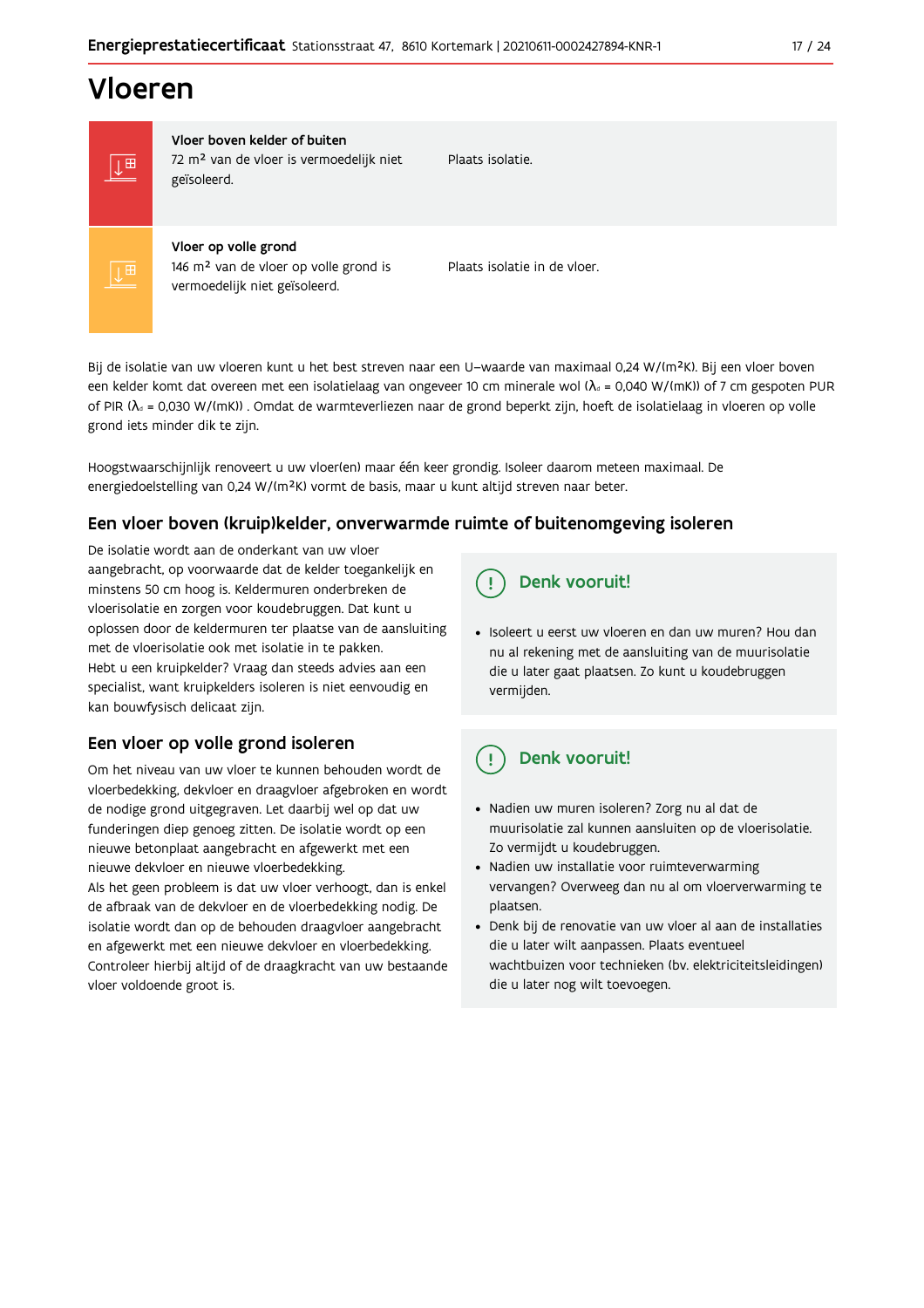

### Technische fiche van de vloeren

De energiedeskundige heeft de onderstaande gegevens ingevoerd. Bezorg die gegevens aan uw vakman.



#### Legende

a vloer niet in cellenbeton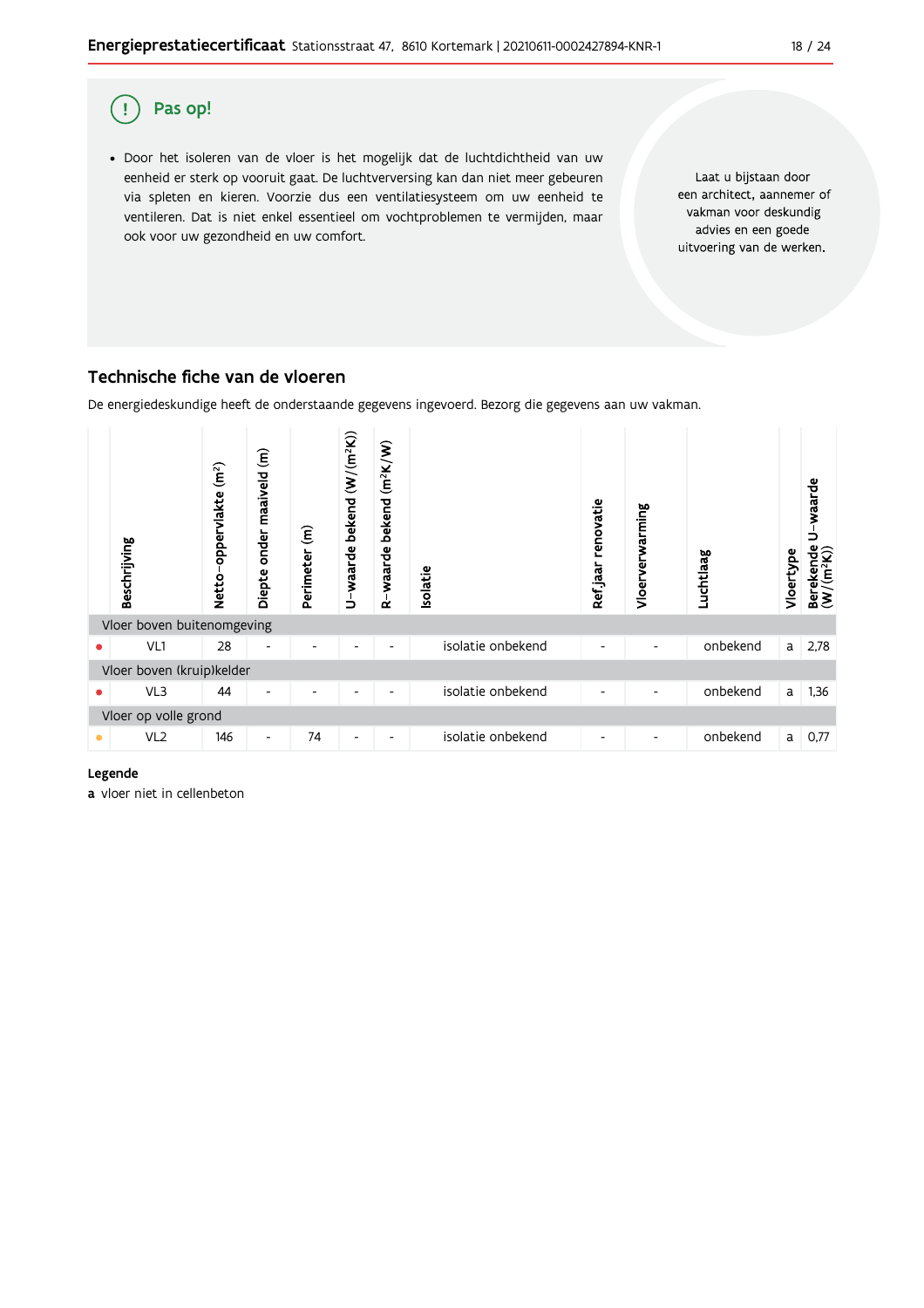# Ruimteverwarming

#### Verwarming

42% van de eenheid wordt verwarmd met een niet-condenserende ketel. In 19% van de eenheid is geen verwarmingsinstallatie aanwezig.

Er is een warmtepomp aanwezig. Verwijder de inefficiënte opwekker(s) en onderzoek of het mogelijk is om deze ruimtes aan de warmtepomp te koppelen. Plaats waar nodig een afgiftesysteem, bij voorkeur op lage temperatuur.



**TOOT** 

Proficiat! De verwarmingsinstallatie met warmtepomp voldoet aan de energiedoelstelling.

Bij de renovatie van uw verwarmingsinstallatie kunt u het best kiezen voor een energiezuinig systeem. Gebruik zo veel mogelijk hernieuwbare energiebronnen.

### Aankoppelen aan het aanwezige toestel

Er is in uw eenheid al een efficiënt verwarmingstoestel aanwezig. Onderzoek of het mogelijk is om de niet efficiënt verwarmde ruimtes aan dat toestel aan te koppelen. Ga ook na of het toestel voorzien is van een optimale centrale regeling, zoals een kamerthermostaat in combinatie met een buitenvoeler.

### Afgiftesysteem op lage temperatuur

Bij uw renovatie kunt u het best kiezen voor een afgiftesysteem met een zo laag mogelijke werkingstemperatuur. Er zijn twee gangbare systemen.

#### Radiatoren of convectoren op lage temperatuur

Radiatoren of convectoren op lage temperatuur zien er met water van maximaal 45 graden in plaats van 70 graden of meer.

#### $\Theta$

• Snel systeem waardoor uw eenheid snel opwarmt.

#### ⊙

· Radiatoren op lage temperatuur zijn iets groter en nemen dus meer ruimte in.

#### Vloer- of wandverwarming

Bij vloer- of wandverwarming wordt water van 30 tot 40 hetzelfde uit als de standaardvarianten, maar worden gevoed graden door leidingen in uw vloer of wand gestuwd om het op te warmen.

 $\bigoplus$ 

· Hoog comfortgevoel omdat de warmte gelijkmatig over de hele ruimte wordt verspreid en de gevoelstemperatuur hoger ligt dan de luchttemperatuur.

 $(\text{-})$ 

· Traag systeem waardoor uw eenheid maar geleidelijk aan opwarmt.

#### Ţ Denk vooruit!

- · Overweegt u op lage temperatuur te verwarmen, controleer dan eerst of uw centrale verwarmingstoestel daarvoor geschikt is.
- · Bent u van plan om vloerverwarming te plaatsen, plaats dan eerst voldoende isolatie in de vloer. Hou er rekening mee dat u achteraf geen isolatie meer kunt bijplaatsen boven op de vloer.
- · Bent u van plan om wandverwarming te plaatsen, plaats dan eerst voldoende isolatie in de muur. Hou er rekening mee dat u achteraf geen isolatie meer kunt bijplaatsen aan de binnenkant.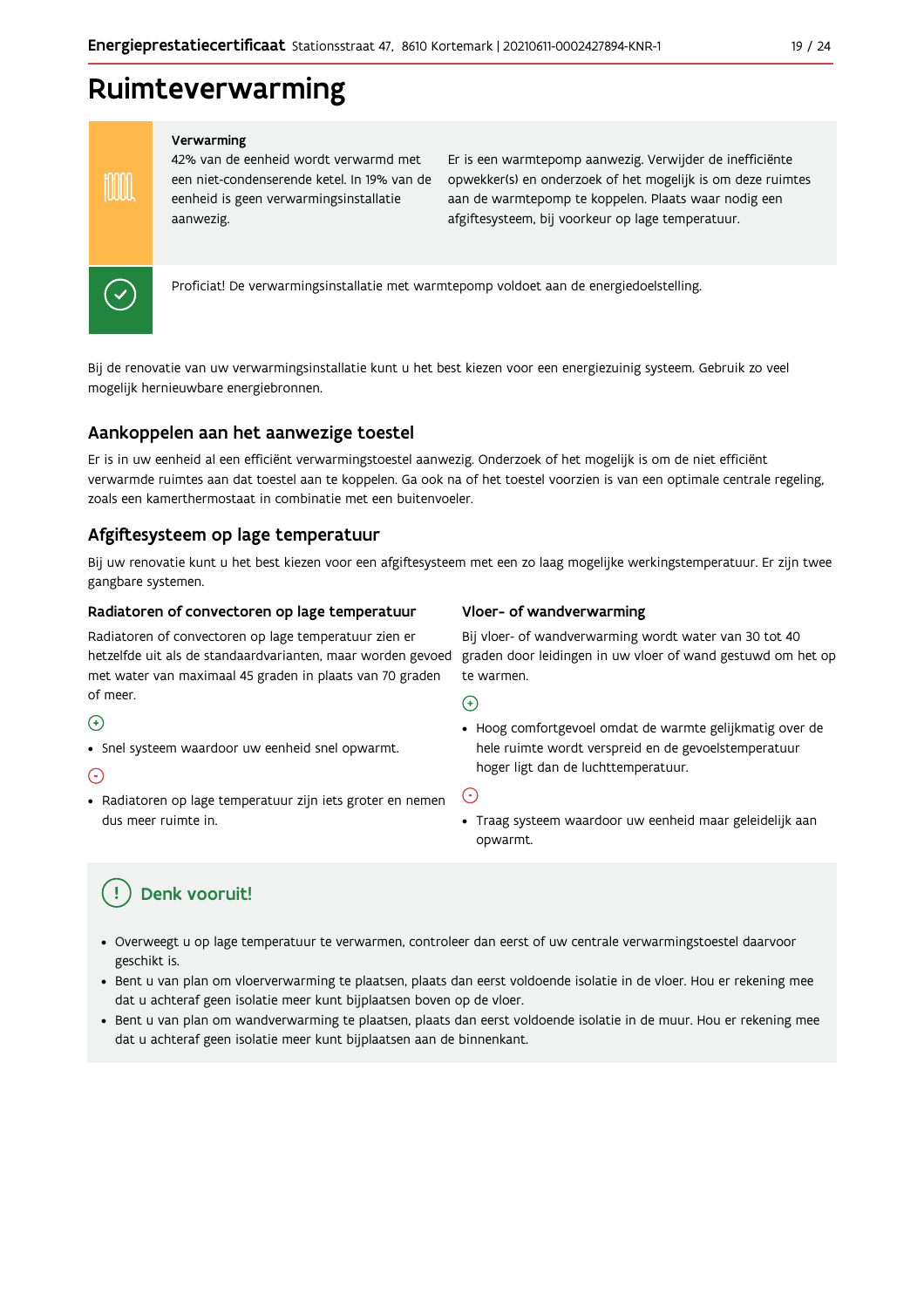#### Pas op!  $($ !

- · Kiest u voor gefaseerd renoveren? Na bepaalde renovatiemaatregelen zult u minder hoeven te verwarmen. Hou er nu al rekening mee als u een verwarmingsoplossing kiest.
- · Let op dat u de kamerthermostaat niet plaatst tegen een buitengevel, naast een verwarmingselement of op een plaats waar veel tocht is. De regeling van uw verwarming werkt dan niet goed.

Laat u bijstaan door een architect, aannemer of vakman voor deskundig advies en een goede uitvoering van de werken.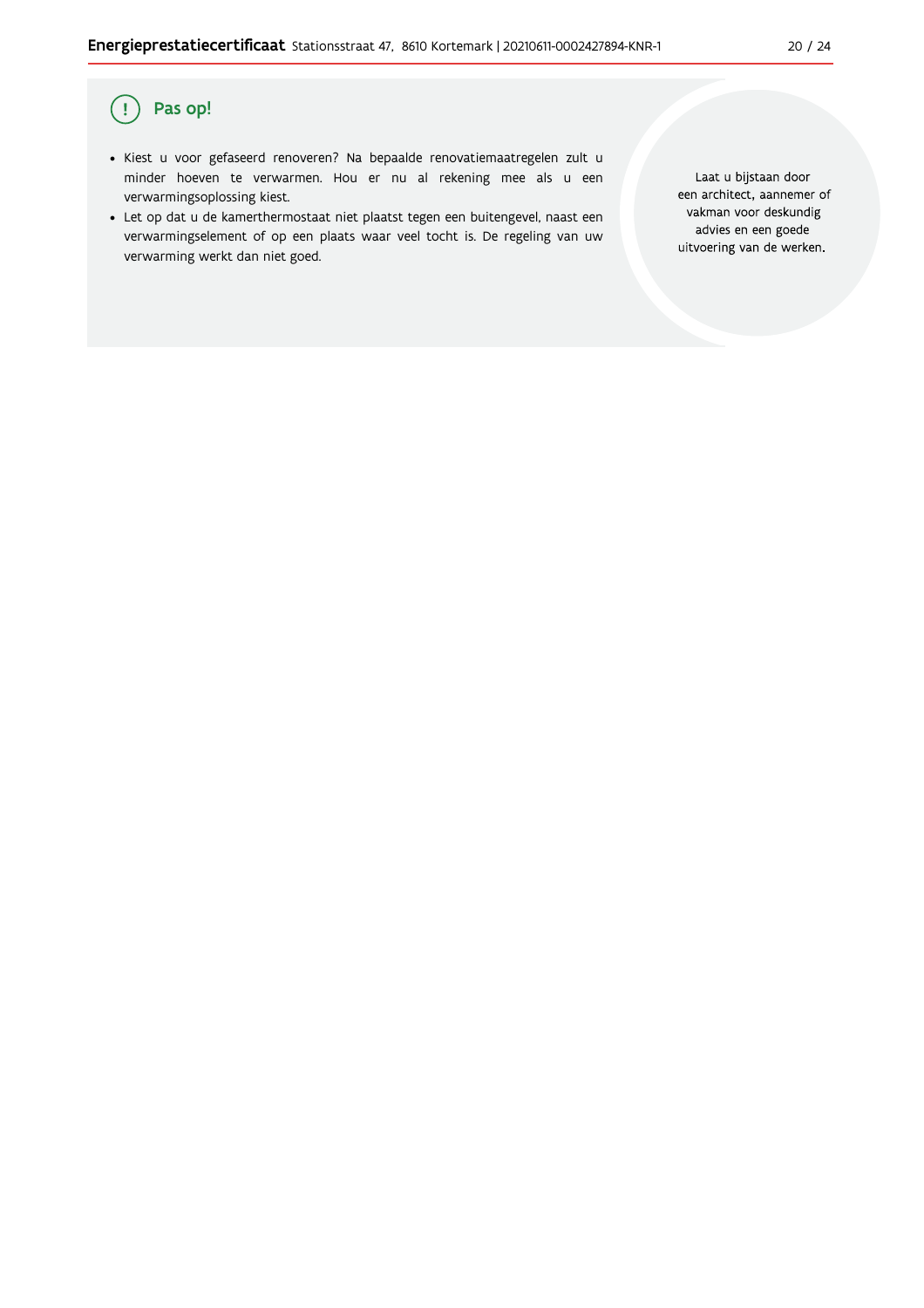### Technische fiche van de ruimteverwarming

De energiedeskundige heeft de onderstaande gegevens ingevoerd. Bezorg die gegevens aan uw vakman.

### Installaties met één opwekker

|                                      | RV1                                                                   | RV <sub>2</sub>          | RV3                      |  |  |  |  |  |
|--------------------------------------|-----------------------------------------------------------------------|--------------------------|--------------------------|--|--|--|--|--|
|                                      | $\circledR$                                                           | $\odot$                  | $\circledR$              |  |  |  |  |  |
| Omschrijving                         | cv-ketel op gas                                                       | $\overline{a}$           | $\overline{a}$           |  |  |  |  |  |
| Type verwarming                      | centraal                                                              | centraal                 | geen                     |  |  |  |  |  |
| Aandeel in volume (%)                | 42%                                                                   | 40%                      | 19%                      |  |  |  |  |  |
| Installatierendement (%)             | 63%                                                                   | 204%                     | 88% (fictief)            |  |  |  |  |  |
| Aantal opwekkers                     | $\mathbf{1}$                                                          | $\mathbf{1}$             | 0                        |  |  |  |  |  |
| Opwekking                            |                                                                       |                          |                          |  |  |  |  |  |
|                                      | $\circledR$                                                           | $\odot$                  | $\overline{a}$           |  |  |  |  |  |
| Type opwekker                        | individueel                                                           | individueel              | $\overline{a}$           |  |  |  |  |  |
| Energiedrager                        | gas                                                                   | elektriciteit            | $\overline{a}$           |  |  |  |  |  |
| Soort opwekker(s)                    | niet-condenserende<br>ketel (gesloten)                                | warmtepomp               |                          |  |  |  |  |  |
| Bron/afgiftemedium                   | $\overline{a}$                                                        | lucht/lucht              | $\overline{\phantom{a}}$ |  |  |  |  |  |
| Vermogen (kW)                        | $\overline{\phantom{a}}$                                              |                          | $\overline{a}$           |  |  |  |  |  |
| Elektrisch vermogen WKK<br>(kW)      |                                                                       |                          |                          |  |  |  |  |  |
| Aantal (woon)eenheden                | $\overline{\phantom{a}}$                                              | $\overline{\phantom{a}}$ | $\overline{a}$           |  |  |  |  |  |
| Rendement                            |                                                                       | $\overline{a}$           |                          |  |  |  |  |  |
| Referentiejaar fabricage             | 2006                                                                  | L,                       |                          |  |  |  |  |  |
| Labels                               | $HR+$                                                                 | $\overline{a}$           | $\overline{a}$           |  |  |  |  |  |
| Locatie                              | buiten beschermd                                                      |                          |                          |  |  |  |  |  |
|                                      | volume                                                                |                          |                          |  |  |  |  |  |
| Distributie                          |                                                                       |                          |                          |  |  |  |  |  |
| <b>Externe stookplaats</b>           | nee                                                                   | nee                      | $\blacksquare$           |  |  |  |  |  |
| Ongeïsoleerde leidingen (m)          | 2m < lengte ≤ 20m                                                     | 0m ≤ lengte ≤ 2m         |                          |  |  |  |  |  |
| Ongeïsoleerde combilus (m)           |                                                                       |                          | $\overline{a}$           |  |  |  |  |  |
| Aantal (woon)eenheden op<br>combilus |                                                                       |                          |                          |  |  |  |  |  |
| Afgifte & regeling                   |                                                                       |                          |                          |  |  |  |  |  |
| Type afgifte                         | radiatoren/convectoren                                                | luchtverwarming          |                          |  |  |  |  |  |
| Regeling                             | pompregeling<br>thermostatische<br>radiatorkranen<br>kamerthermostaat |                          |                          |  |  |  |  |  |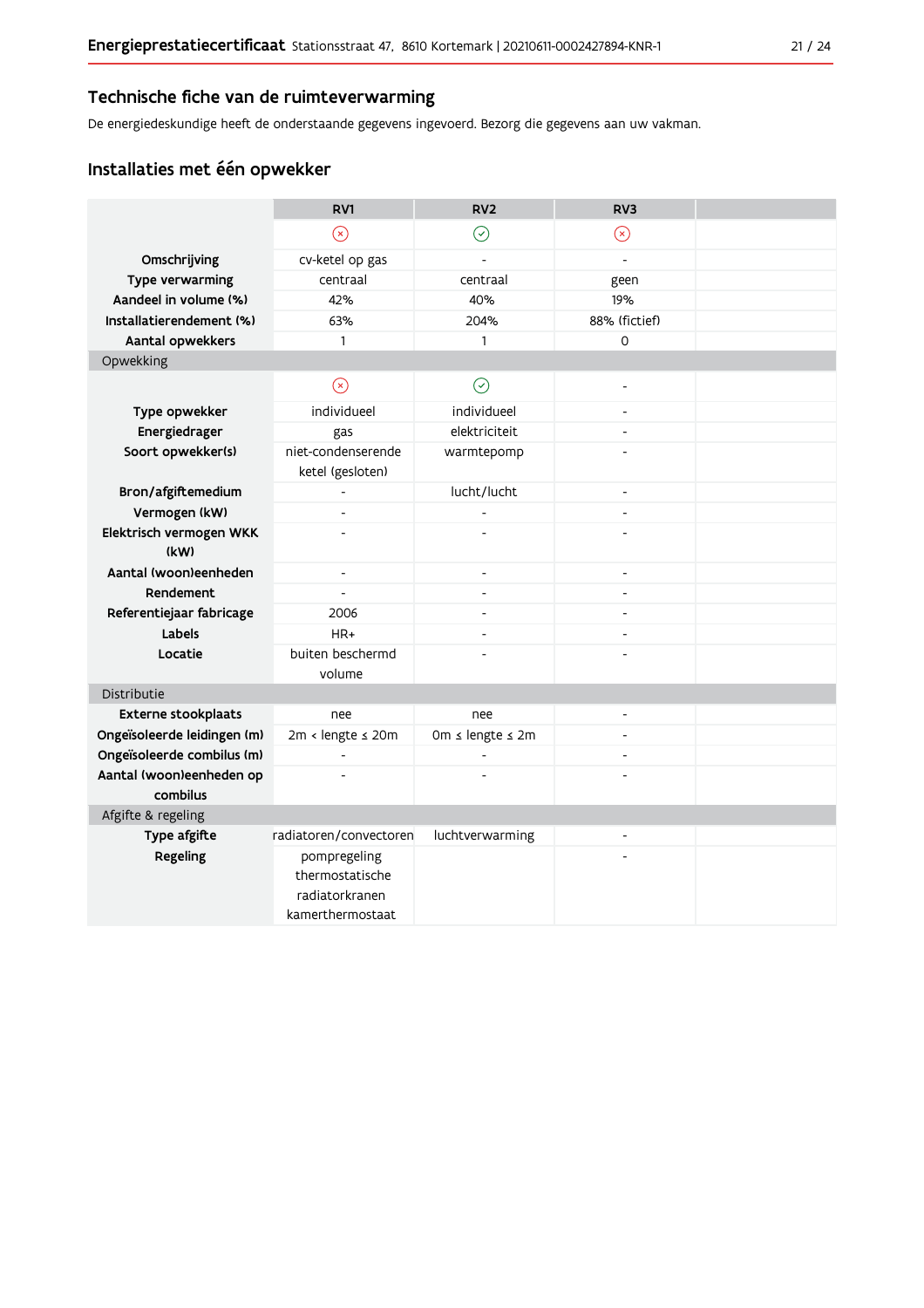# Verlichting

#### Verlichting

5% van de gebouweenheid wordt verlicht gloeilampen. Deze verlichting is niet energiezuinig.

Vervang waar nodig de inefficiënte verlichting. Kies hierbij met compacte TL-verlichting of spaarlamp en steeds voor efficiënte verlichtingstoestellen en voorzie in een energiebesparende regeling.



 $\frac{1}{2}$ 

Proficiat! 95% van de gebouweenheid beschikt over efficiënte verlichtingstoestellen.

Bij de vervanging van uw verlichtingsinstallatie streeft u best naar een zo energiezuinig mogelijke installatie. Als type lichtbron kiest u best voor LED-verlichting of hogedruk gasontladingslampen. Om de installatie nog zuiniger te maken, kunt u ook een regeling in functie van daglicht, aan- of afwezigheid voorzien. De verschillende regelingen kunnen gecombineerd worden.

#### Technische fiche van de verlichtingsinstallaties

De energiedeskundige heeft de onderstaande gegevens ingevoerd. Bezorg die gegevens aan uw vakman.

|                              | Z1                    | Z <sub>2</sub>                            |  |  |  |  |  |
|------------------------------|-----------------------|-------------------------------------------|--|--|--|--|--|
|                              | $(\checkmark)$        | $(\times)$                                |  |  |  |  |  |
| Aandeel in oppervlak (%)     | 93                    | 4                                         |  |  |  |  |  |
| Lichtbron en regeling        |                       |                                           |  |  |  |  |  |
| Type lichtbron               | TL-verlichting        | Compacte TL-verlichting of spaarlamp      |  |  |  |  |  |
| Geïnstalleerd vermogen (W)   |                       |                                           |  |  |  |  |  |
| Aan- of afwezigheidsregeling | Manuele regeling      | Automatische aan- of afwezigheidsdetectie |  |  |  |  |  |
| Daglichtregeling             | Geen of onbekend type | Geen of onbekend type                     |  |  |  |  |  |
|                              |                       |                                           |  |  |  |  |  |
|                              | Z <sub>3</sub>        | <b>Z4</b>                                 |  |  |  |  |  |
|                              | $(\times)$            | $\sim$                                    |  |  |  |  |  |
| Aandeel in oppervlak (%)     |                       | 2                                         |  |  |  |  |  |
| Lichtbron en regeling        |                       |                                           |  |  |  |  |  |
| Type lichtbron               | Gloeilampen           | LED-verlichting                           |  |  |  |  |  |
| Geïnstalleerd vermogen (W)   |                       |                                           |  |  |  |  |  |
| Aan- of afwezigheidsregeling | Manuele regeling      | Manuele regeling                          |  |  |  |  |  |
| Daglichtregeling             | Geen of onbekend type | Geen of onbekend type                     |  |  |  |  |  |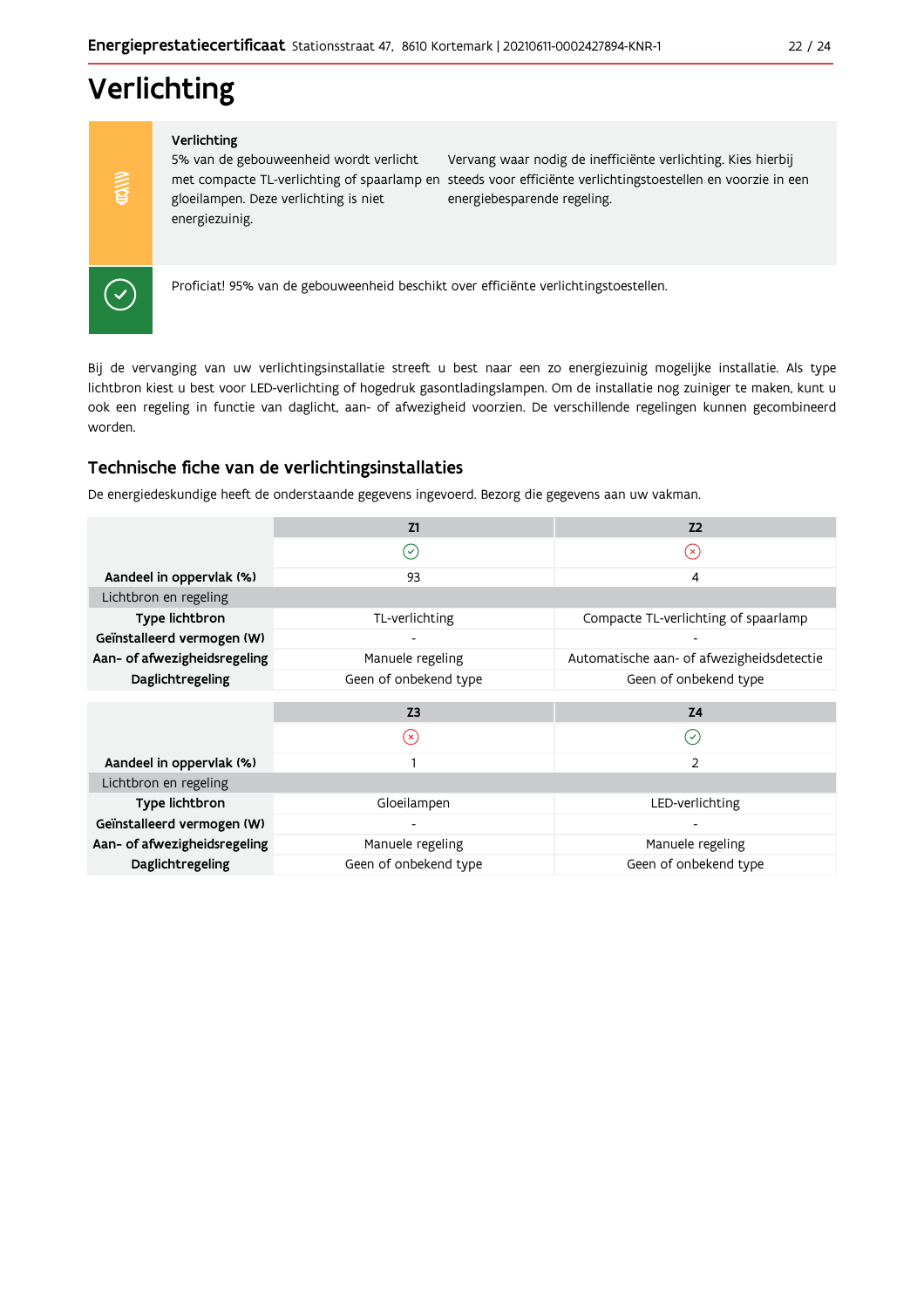# Installaties voor zonne-energie



#### Zonnepanelen

Er zijn geen zonnepanelen aanwezig.

Onderzoek de mogelijkheid om zonnepanelen te plaatsen. Raadpleeg hiervoor de zonnekaart of vraag raad aan een vakman.

De zonnekaart berekent automatisch het zonnepotentieel voor uw gebouw en geeft een indicatie van het aantal zonnepanelen of zonnecollectoren dat u op het dak zou kunnen plaatsen.

Let op: de zonnekaart gaat uit van het elektriciteits- en watergebruik van een standaardgezin. Hou er bij de bepaling van de grootte van de te plaatsen installatie rekening mee dat het elektriciteits- en watergebruik van uw gebouw kan afwijken.

Voor meer informatie over de berekening van het zonnepotentieel kunt u terecht op de zonnekaart via www.energiesparen.be/zonnekaart.

### Zonnepanelen

Zonnepanelen (ook wel fotovoltaïsche panelen of PV-panelen genoemd) zetten de energie van de zon om in elektriciteit.

Bij de bepaling van het aantal te plaatsen zonnepanelen kunt u ervoor kiezen om alleen uw eigen elektriciteitsverbruik te dekken of om meteen het volledige beschikbare dakoppervlak te benutten.

Om de zonnepanelen optimaal te laten renderen, plaatst u ze tussen oostelijke en westelijke richting onder een hoek van 20° tot 60°.



1. Zonnepaneel | 2. Omvormer | 3. Elektrische toestellen

### Denk vooruit!

- · Zorg ervoor dat het dak waarop u de zonnepanelen of zonnecollectoren plaatst, goed is geïsoleerd. Als de installaties geplaatst zijn, kunt u het dak alleen nog aan de onderkant isoleren.
- · De groenste én de goedkoopste stroom is de stroom die u niet verbruikt. Probeer daarom eerst overbodig elektriciteitsverbruik te vermijden door bijvoorbeeld het sluimerverbruik te verminderen.

# Pas op!

- · Schaduw van gebouwen, bomen en schoorstenen vermindert de opbrengst van zonnepanelen en zonnecollectoren.
- Informeer bij uw gemeentebestuur of u een bouwvergunning moet aanvragen voor de plaatsing van zonnepanelen of zonnecollectoren.

Laat u bijstaan door een architect, aannemer of vakman voor deskundig advies en een goede uitvoering van de werken.

Technische fiche van de installaties op zonne-energie

Geen installaties op zonne-energie aanwezig.